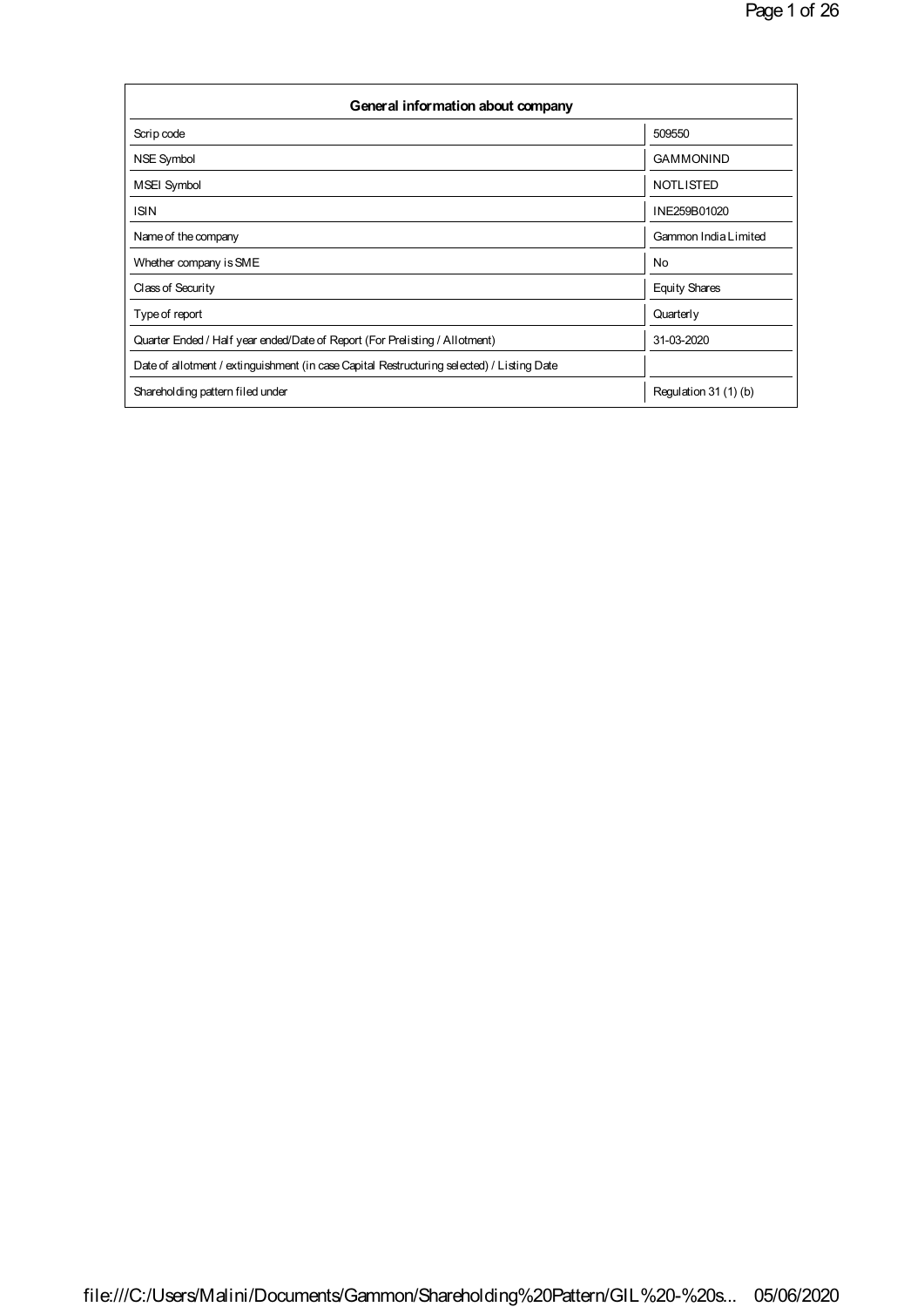|                |                                                                                           | Declaration    |                                |                       |                             |
|----------------|-------------------------------------------------------------------------------------------|----------------|--------------------------------|-----------------------|-----------------------------|
| Sr.<br>No.     | Particular                                                                                | Yes/No         | Promoter and<br>Promoter Group | Public<br>shareholder | Non Promoter-<br>Non Public |
|                | Whether the Listed Entity has issued any partly paid<br>up shares?                        | <b>No</b>      | <b>No</b>                      | <b>No</b>             | N <sub>0</sub>              |
| $\overline{2}$ | Whether the Listed Entity has issued any Convertible<br>Securities?                       | <b>No</b>      | <b>No</b>                      | <b>No</b>             | N <sub>0</sub>              |
| 3              | Whether the Listed Entity has issued any Warrants?                                        | No.            | No                             | No                    | No                          |
| 4              | Whether the Listed Entity has any shares against<br>which depository receipts are issued? | N <sub>o</sub> | No                             | No                    | No                          |
| 5              | Whether the Listed Entity has any shares in locked-in?                                    | No.            | <b>No</b>                      | N <sub>0</sub>        | No                          |
| 6              | Whether any shares held by promoters are pledge or<br>otherwise encumbered?               | Yes            | Yes                            |                       |                             |
| $\overline{7}$ | Whether company has equity shares with differential<br>voting rights?                     | <b>No</b>      | <b>No</b>                      | <b>No</b>             | <b>No</b>                   |
| 8              | Whether the listed entity has any significant beneficial<br>owner?                        | <b>No</b>      |                                |                       |                             |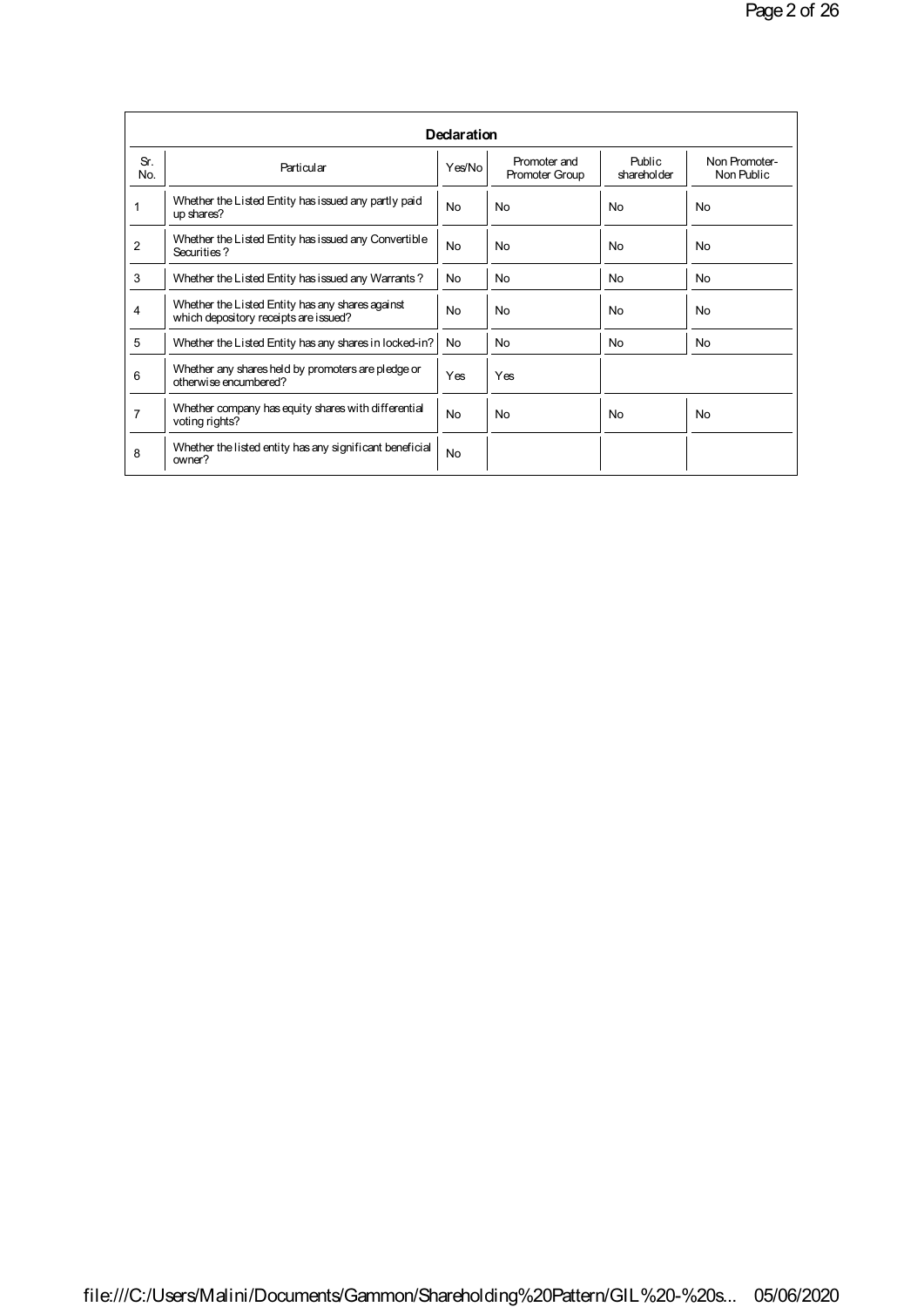|                 |                                           |                                                              |                     |                                 |                          |                                                               | Table I - Summary Statement holding of specified securities                                                                      |                                                                  |                        |                                |       |
|-----------------|-------------------------------------------|--------------------------------------------------------------|---------------------|---------------------------------|--------------------------|---------------------------------------------------------------|----------------------------------------------------------------------------------------------------------------------------------|------------------------------------------------------------------|------------------------|--------------------------------|-------|
|                 | Category<br>of<br>shareholder             | No. of<br>Nos. Of<br>fully paid<br>shareholders<br>up equity |                     | No.<br>Of<br>Partly             | No. Of<br>shares         | Total nos.<br>shares held<br>$(VII) =$<br>$(IV)+(V)+$<br>(VI) | Shareholding<br>as a % of<br>total no. of<br>shares<br>(calculated<br>as per<br>SCRR.<br>1957) (VIII)<br>As a % of<br>$(A+B+C2)$ | Number of Voting Rights held in each class<br>of securities (IX) |                        |                                |       |
| Category<br>(1) |                                           |                                                              |                     | paid-<br>up                     | underlying<br>Depository |                                                               |                                                                                                                                  | No of Voting (XIV) Rights                                        |                        |                                |       |
|                 | (II)                                      | (III)                                                        | shares held<br>(IV) | equity<br>shares<br>held<br>(V) | Receipts<br>(VI)         |                                                               |                                                                                                                                  | Classeq:<br>X                                                    | Class<br>Total<br>eg:y | Total as<br>a% of<br>$(A+B+C)$ |       |
| (A)             | Promoter<br>&<br>Promoter<br>Group        | $\overline{7}$                                               | 42657154            |                                 |                          | 42657154                                                      | 11.54                                                                                                                            | 42657154                                                         |                        | 42657154                       | 11.54 |
| (B)             | Public                                    | 42684                                                        | 326915951           |                                 |                          | 326915951                                                     | 88.46                                                                                                                            | 326915951                                                        |                        | 326915951                      | 88.46 |
| (C)             | Non<br>Promoter-<br>Non Public            |                                                              |                     |                                 |                          |                                                               |                                                                                                                                  |                                                                  |                        |                                |       |
| (C1)            | <b>Shares</b><br>underlying<br><b>DRs</b> |                                                              |                     |                                 |                          |                                                               |                                                                                                                                  |                                                                  |                        |                                |       |
| (C2)            | Shares held<br>by<br>Employee<br>Trusts   |                                                              |                     |                                 |                          |                                                               |                                                                                                                                  |                                                                  |                        |                                |       |
|                 | Total                                     | 42691                                                        | 369573105           |                                 |                          | 369573105                                                     | 100                                                                                                                              | 369573105                                                        |                        | 369573105                      | 100   |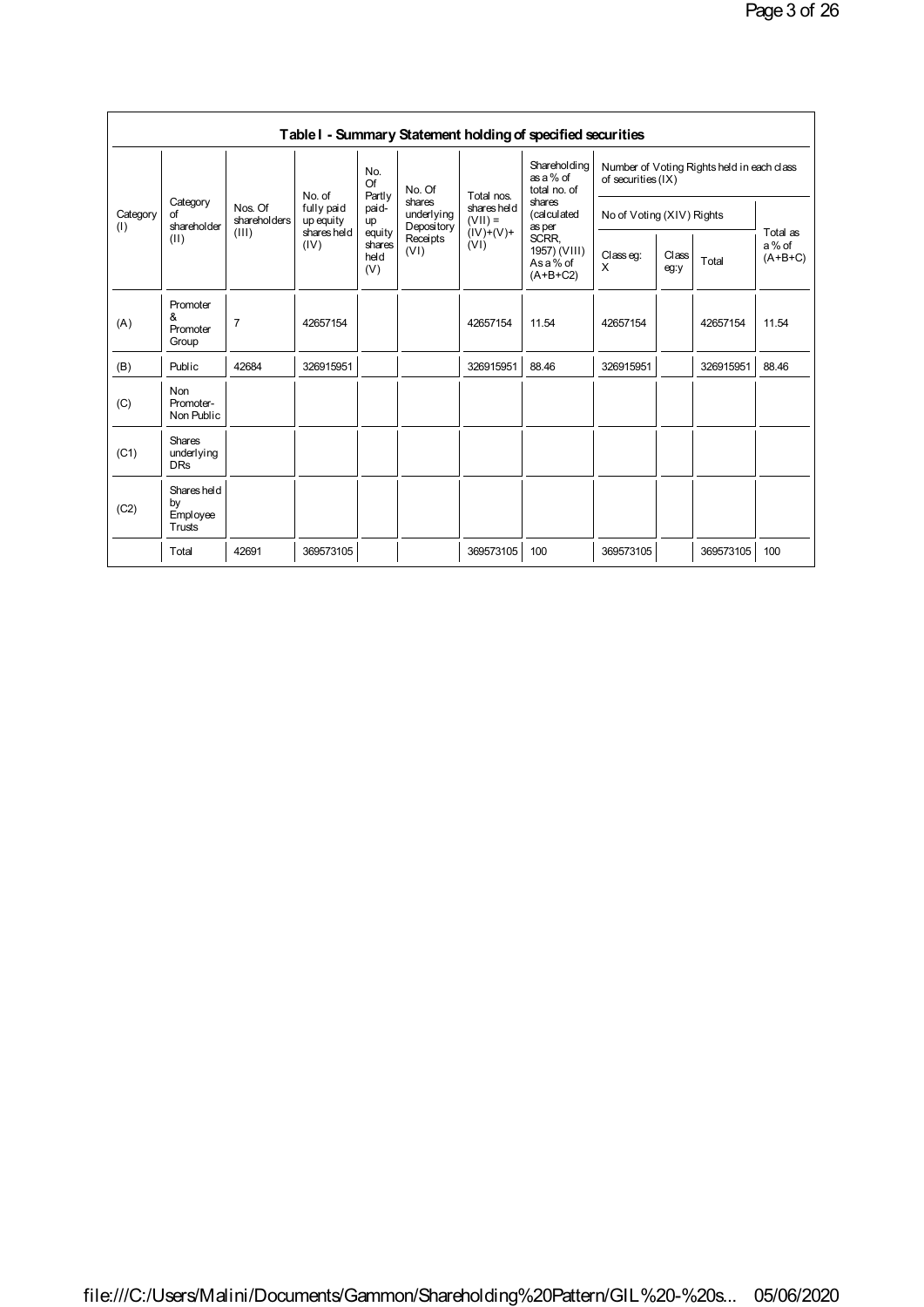|                 |                                           |                                                                                                                                                                                   |                                                                                  |                                                                                                                     | Table I - Summary Statement holding of specified securities                 |                                                 |         |                                                                  |                                         |                            |  |
|-----------------|-------------------------------------------|-----------------------------------------------------------------------------------------------------------------------------------------------------------------------------------|----------------------------------------------------------------------------------|---------------------------------------------------------------------------------------------------------------------|-----------------------------------------------------------------------------|-------------------------------------------------|---------|------------------------------------------------------------------|-----------------------------------------|----------------------------|--|
| Category<br>(1) | Category<br>οf<br>shareholder<br>(II)     | No. Of<br>No. of<br><b>Shares</b><br><b>Shares</b><br>Underlying<br>Underlying<br>Outstanding<br>Outstanding<br>convertible<br>Warrants<br>securities<br>(X <sub>i</sub> )<br>(X) |                                                                                  | No. Of<br><b>Shares</b><br>Underlying                                                                               | Shareholding,<br>$as a \%$<br>assuming full<br>conversion of<br>convertible | Number of<br>Locked in<br>shares $(XII)$        |         | Number of Shares<br>pledged or<br>otherwise<br>encumbered (XIII) |                                         | Number of<br>equity shares |  |
|                 |                                           |                                                                                                                                                                                   | Outstanding<br>convertible<br>securities<br>and No. Of<br>Warrants<br>$(Xi)$ (a) | securities (as<br>a percentage<br>of diluted<br>share capital)<br>$(XI) = (VII) +$<br>$(X)$ As a % of<br>$(A+B+C2)$ | No.<br>(a)                                                                  | Asa<br>$%$ of<br>total<br>Shares<br>held<br>(b) | No. (a) | Asa<br>$%$ of<br>total<br><b>Shares</b><br>held<br>(b)           | held in<br>dematerialized<br>form (XIV) |                            |  |
| (A)             | Promoter<br>&<br>Promoter<br>Group        |                                                                                                                                                                                   |                                                                                  |                                                                                                                     | 11.54                                                                       |                                                 |         | 36153699                                                         | 84.75                                   | 42657154                   |  |
| (B)             | Public                                    |                                                                                                                                                                                   |                                                                                  |                                                                                                                     | 88.46                                                                       |                                                 |         |                                                                  |                                         | 318551351                  |  |
| (C)             | <b>Non</b><br>Promoter-<br>Non Public     |                                                                                                                                                                                   |                                                                                  |                                                                                                                     |                                                                             |                                                 |         |                                                                  |                                         |                            |  |
| (C1)            | <b>Shares</b><br>underlying<br><b>DRs</b> |                                                                                                                                                                                   |                                                                                  |                                                                                                                     |                                                                             |                                                 |         |                                                                  |                                         |                            |  |
| (C2)            | Shares held<br>by<br>Employee<br>Trusts   |                                                                                                                                                                                   |                                                                                  |                                                                                                                     |                                                                             |                                                 |         |                                                                  |                                         |                            |  |
|                 | Total                                     |                                                                                                                                                                                   |                                                                                  |                                                                                                                     | 100                                                                         |                                                 |         | 36153699                                                         | 9.78                                    | 361208505                  |  |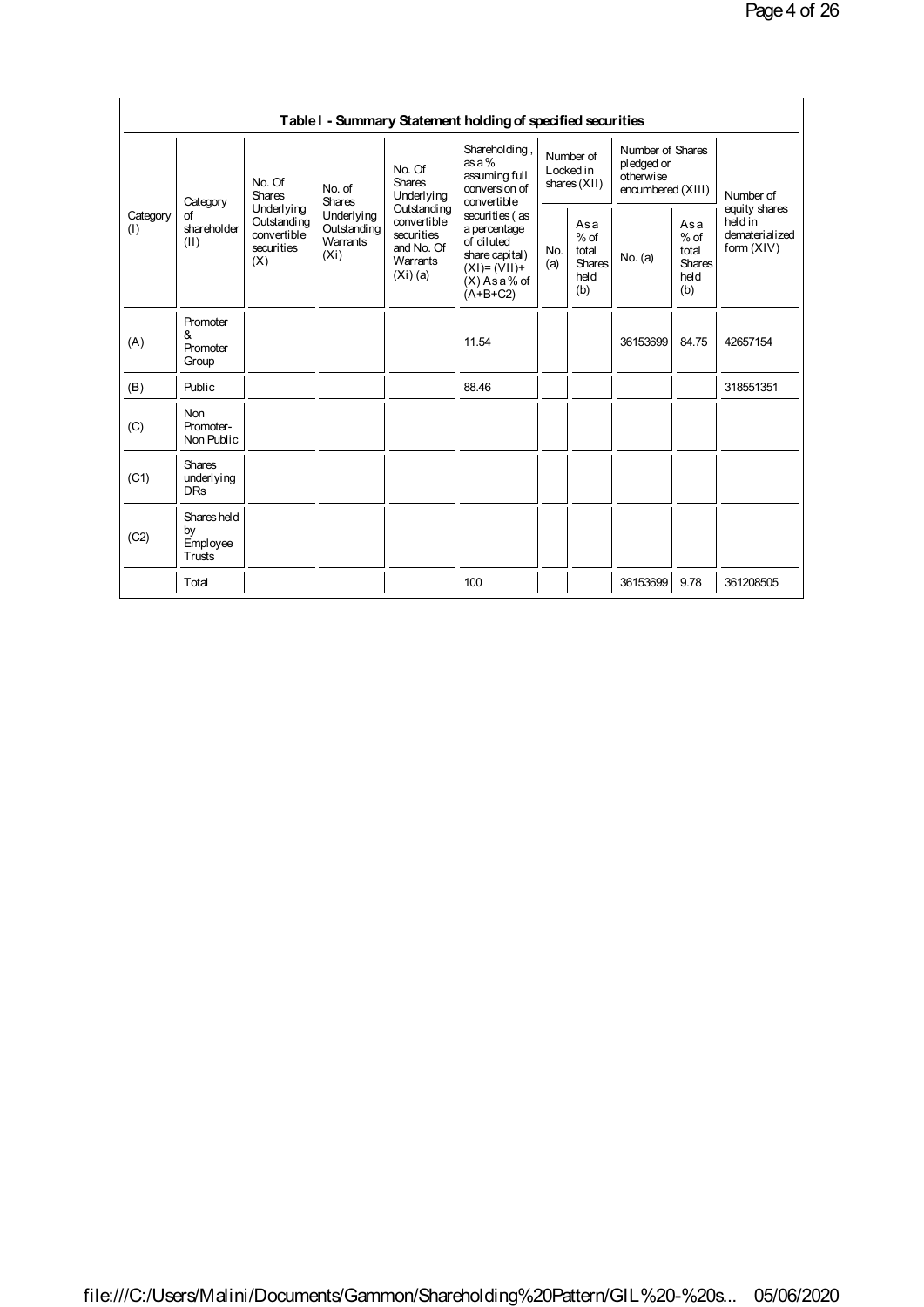|                                                                                                 |                                                                                                                   |                                   |                                                          |                                 |                                    |                                        | Table II - Statement showing shareholding pattern of the Promoter and Promoter Group |                            |               |                                      |                                 |
|-------------------------------------------------------------------------------------------------|-------------------------------------------------------------------------------------------------------------------|-----------------------------------|----------------------------------------------------------|---------------------------------|------------------------------------|----------------------------------------|--------------------------------------------------------------------------------------|----------------------------|---------------|--------------------------------------|---------------------------------|
|                                                                                                 |                                                                                                                   |                                   |                                                          | No.<br>Of                       | No. Of                             |                                        | Shareholding<br>as a % of<br>total no. of                                            | class of securities $(IX)$ |               | Number of Voting Rights held in each |                                 |
| Sr.                                                                                             | Category &<br>Name of the<br>Shareholders (I)                                                                     | Nos. Of<br>sharehol ders<br>(III) | No. of fully<br>paid up<br>equity<br>shares held<br>(IV) | Partly<br>paid-<br>up           | shares<br>underlying<br>Depository | Total nos.<br>shares held<br>$(VII) =$ | shares<br>(calculated<br>as per                                                      | No of Voting (XIV) Rights  |               |                                      | Total<br>as a %                 |
|                                                                                                 |                                                                                                                   |                                   |                                                          | equity<br>shares<br>held<br>(V) | Receipts<br>(VI)                   | $(IV)+(V)+$<br>(VI)                    | SCRR,<br>1957) (VIII)<br>Asa% of<br>$(A+B+C2)$                                       | Classeg: X                 | Class<br>eg:y | Total                                | οf<br>Total<br>Voting<br>rights |
| Α                                                                                               | Table II - Statement showing shareholding pattern of the Promoter and Promoter Group                              |                                   |                                                          |                                 |                                    |                                        |                                                                                      |                            |               |                                      |                                 |
| (1)                                                                                             | Indian                                                                                                            |                                   |                                                          |                                 |                                    |                                        |                                                                                      |                            |               |                                      |                                 |
| (a)                                                                                             | Individuals/Hindu<br>undivided Family                                                                             | $\overline{2}$                    | 8189479                                                  |                                 |                                    | 8189479                                | 2.22                                                                                 | 8189479                    |               | 8189479                              | 2.22                            |
| (d)                                                                                             | Any Other<br>(specify)                                                                                            | 4                                 | 31381240                                                 |                                 |                                    | 31381240                               | 8.49                                                                                 | 31381240                   |               | 31381240                             | 8.49                            |
| Sub-Total<br>(A)(1)                                                                             |                                                                                                                   | 6                                 | 39570719                                                 |                                 |                                    | 39570719                               | 10.71                                                                                | 39570719                   |               | 39570719                             | 10.71                           |
| (2)                                                                                             | Foreign                                                                                                           |                                   |                                                          |                                 |                                    |                                        |                                                                                      |                            |               |                                      |                                 |
| (e)                                                                                             | Any Other<br>(specify)                                                                                            | $\mathbf{1}$                      | 3086435                                                  |                                 |                                    | 3086435                                | 0.84                                                                                 | 3086435                    |               | 3086435                              | 0.84                            |
| Sub-Total<br>(A)(2)                                                                             |                                                                                                                   | $\mathbf{1}$                      | 3086435                                                  |                                 |                                    | 3086435                                | 0.84                                                                                 | 3086435                    |               | 3086435                              | 0.84                            |
| Total<br>Shareholding<br>of Promoter<br>and<br>Promoter<br>Group $(A)$ =<br>$(A)(1)+(A)$<br>(2) |                                                                                                                   | 7                                 | 42657154                                                 |                                 |                                    | 42657154                               | 11.54                                                                                | 42657154                   |               | 42657154                             | 11.54                           |
| в                                                                                               | Table III - Statement showing shareholding pattern of the Public shareholder                                      |                                   |                                                          |                                 |                                    |                                        |                                                                                      |                            |               |                                      |                                 |
| (1)                                                                                             | Institutions                                                                                                      |                                   |                                                          |                                 |                                    |                                        |                                                                                      |                            |               |                                      |                                 |
| (e)                                                                                             | Foreign Portfolio<br>Investors                                                                                    | 1                                 | 139302                                                   |                                 |                                    | 139302                                 | 0.04                                                                                 | 139302                     |               | 139302                               | 0.04                            |
| (f)                                                                                             | Financial<br>Institutions/<br><b>Banks</b>                                                                        | 26                                | 235057466                                                |                                 |                                    | 235057466                              | 63.6                                                                                 | 235057466                  |               | 235057466                            | 63.6                            |
| (g)                                                                                             | Insurance<br>Companies                                                                                            | 1                                 | 174997                                                   |                                 |                                    | 174997                                 | 0.05                                                                                 | 174997                     |               | 174997                               | 0.05                            |
| (i)                                                                                             | Any Other<br>(specify)                                                                                            | 1                                 | 100                                                      |                                 |                                    | 100                                    | 0                                                                                    | 100                        |               | 100                                  | 0                               |
| Sub-Total<br>(B)(1)                                                                             |                                                                                                                   | 29                                | 235371865                                                |                                 |                                    | 235371865                              | 63.69                                                                                | 235371865                  |               | 235371865                            | 63.69                           |
| (3)                                                                                             | Non-institutions                                                                                                  |                                   |                                                          |                                 |                                    |                                        |                                                                                      |                            |               |                                      |                                 |
| (a(i))                                                                                          | Individuals-<br>i.Individual<br>shareholders<br>holding nominal<br>share capital up<br>to Rs. 2 lakhs.            | 40609                             | 57062695                                                 |                                 |                                    | 57062695                               | 15.44                                                                                | 57062695                   |               | 57062695                             | 15.44                           |
| (a(ii))                                                                                         | Individuals-ii.<br>Individual<br>shareholders<br>holding nominal<br>share capital in<br>excess of Rs. 2<br>lakhs. | 46                                | 9973974                                                  |                                 |                                    | 9973974                                | 2.7                                                                                  | 9973974                    |               | 9973974                              | 2.7                             |
|                                                                                                 |                                                                                                                   |                                   |                                                          |                                 |                                    |                                        |                                                                                      |                            |               |                                      |                                 |
| (b)                                                                                             | NBFCs registered<br>with RBI                                                                                      | $\mathbf{1}$                      | 4250                                                     |                                 |                                    | 4250                                   | 0                                                                                    | 4250                       |               | 4250                                 | $\mathbf 0$                     |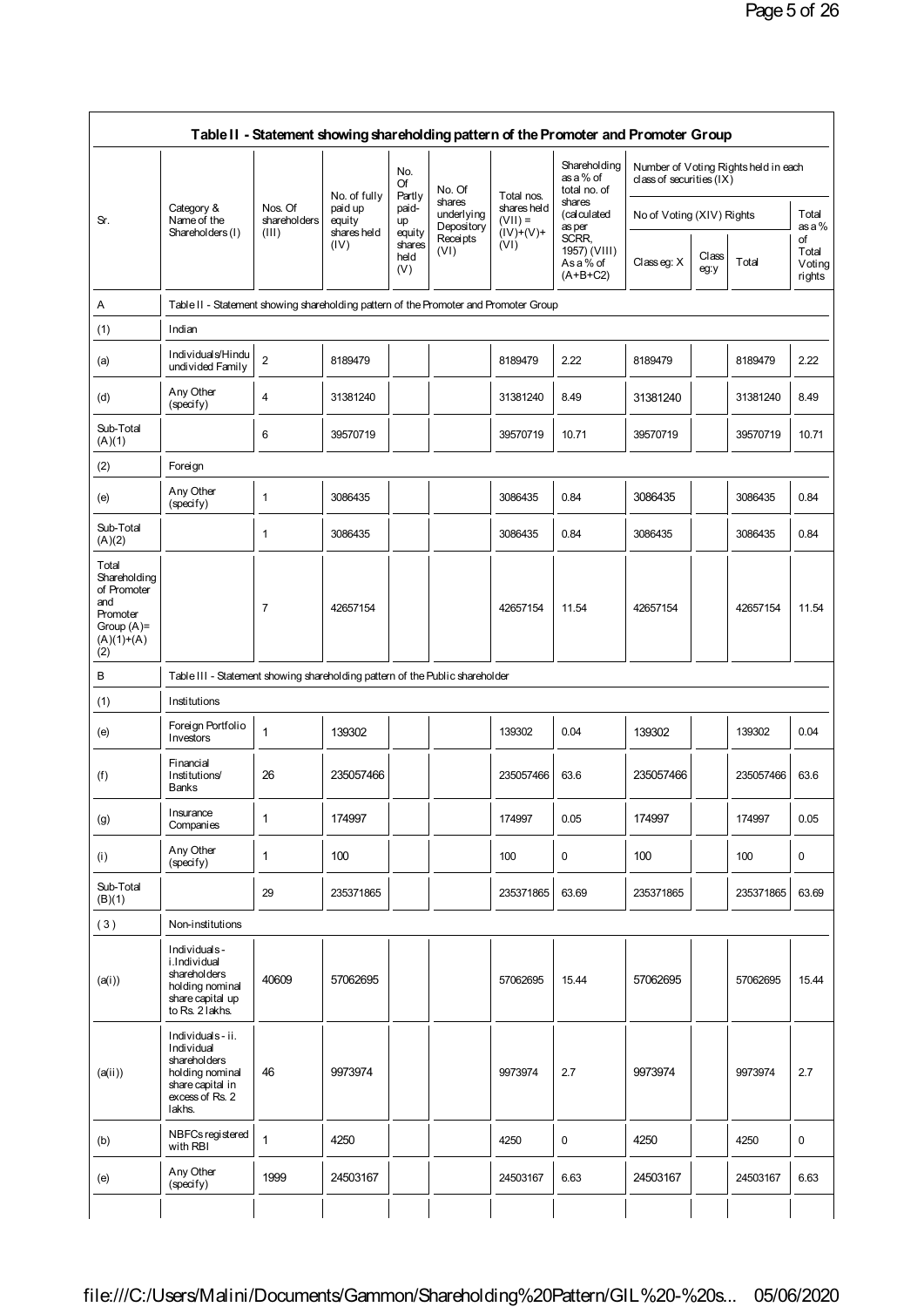| Sub-Total<br>(B)(3)                                                         |                                                                                               | 42655 | 91544086  |  | 91544086  | 24.77 | 91544086  | 91544086  | 24.77 |
|-----------------------------------------------------------------------------|-----------------------------------------------------------------------------------------------|-------|-----------|--|-----------|-------|-----------|-----------|-------|
| <b>Total Public</b><br>Shareholding<br>$(B)=(B)(1)+$<br>$(B)(2)+(B)$<br>(3) |                                                                                               | 42684 | 326915951 |  | 326915951 | 88.46 | 326915951 | 326915951 | 88.46 |
| С                                                                           | Table IV - Statement showing shareholding pattern of the Non Promoter- Non Public shareholder |       |           |  |           |       |           |           |       |
| Total<br>$(A+B+C2)$                                                         |                                                                                               | 42691 | 369573105 |  | 369573105 | 100   | 369573105 | 369573105 | 100   |
| Total<br>$(A+B+C)$                                                          |                                                                                               | 42691 | 369573105 |  | 369573105 | 100   | 369573105 | 369573105 | 100   |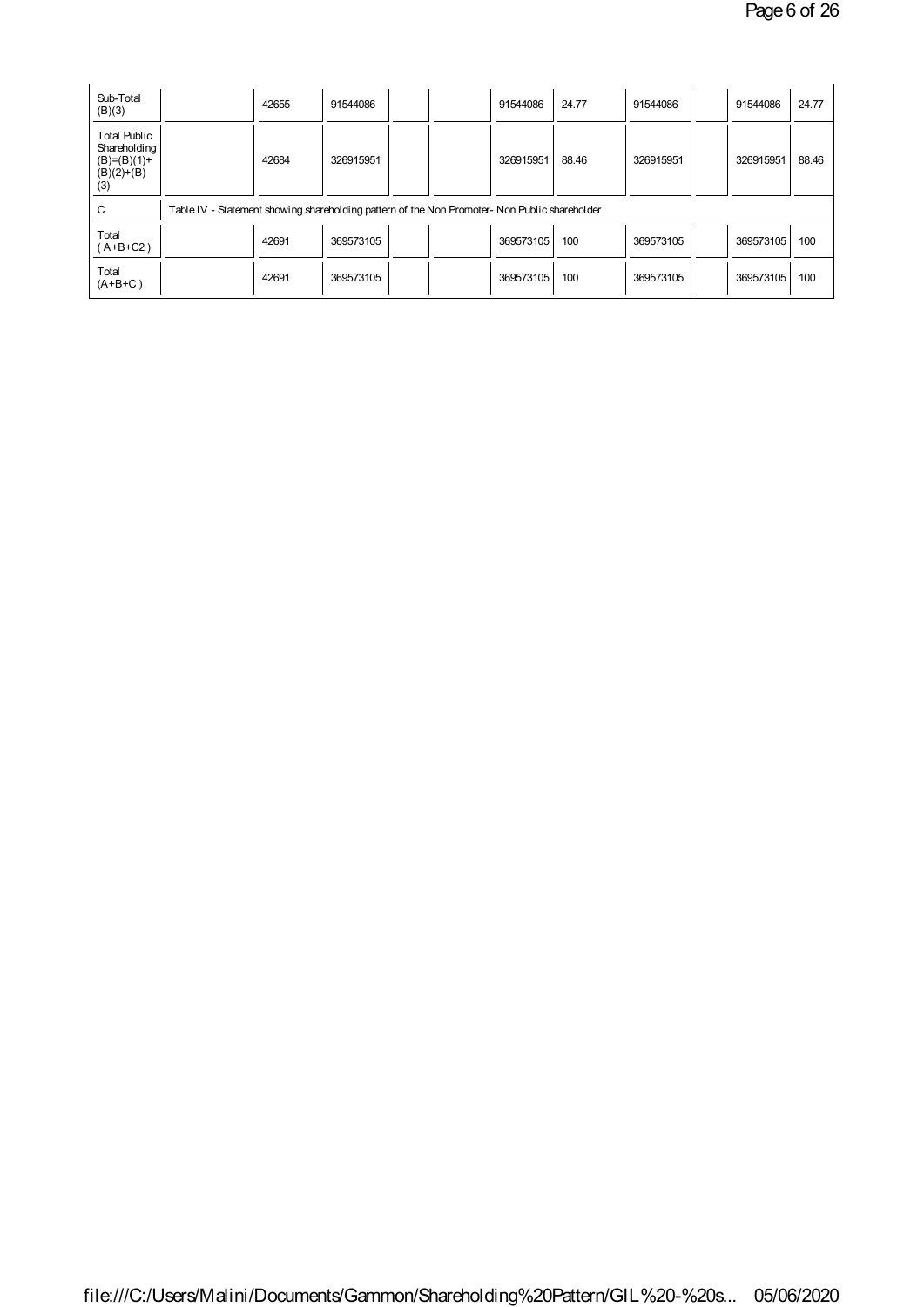|                                                                                              |                                                                                       |                                                                             |                                                                                                | Table II - Statement showing shareholding pattern of the Promoter and Promoter Group                                              |            |                                                                                               |                                                               |                                     |                                                                       |  |  |  |  |  |  |  |
|----------------------------------------------------------------------------------------------|---------------------------------------------------------------------------------------|-----------------------------------------------------------------------------|------------------------------------------------------------------------------------------------|-----------------------------------------------------------------------------------------------------------------------------------|------------|-----------------------------------------------------------------------------------------------|---------------------------------------------------------------|-------------------------------------|-----------------------------------------------------------------------|--|--|--|--|--|--|--|
|                                                                                              | No. Of                                                                                | No. of                                                                      | No. Of<br><b>Shares</b>                                                                        | Shareholding,<br>as a %<br>assuming full<br>conversion of                                                                         |            | Number of<br>Locked in<br>shares $(XII)$                                                      | Number of Shares<br>pledged or otherwise<br>encumbered (XIII) |                                     |                                                                       |  |  |  |  |  |  |  |
| Sr.                                                                                          | <b>Shares</b><br><b>Underlying</b><br>Outstanding<br>convertible<br>securities<br>(X) | <b>Shares</b><br>Underlying<br>Outstanding<br>Warrants<br>(X <sub>i</sub> ) | Underlying<br>Outstanding<br>convertible<br>securities<br>and No. Of<br>Warrants<br>$(Xi)$ (a) | convertible<br>securities (as<br>a percentage of<br>diluted share<br>capital) $(XI)$ =<br>$(VII)+(X)$ Asa<br>$%$ of<br>$(A+B+C2)$ | No.<br>(a) | Asa<br>$%$ of<br>total<br><b>Shares</b><br>held<br>(b)                                        | No. (a)                                                       | Asa% of<br>total Shares<br>held (b) | Number of<br>equity shares<br>held in<br>dematerialized<br>form (XIV) |  |  |  |  |  |  |  |
| Α                                                                                            |                                                                                       |                                                                             |                                                                                                | Table II - Statement showing shareholding pattern of the Promoter and Promoter Group                                              |            |                                                                                               |                                                               |                                     |                                                                       |  |  |  |  |  |  |  |
| (1)                                                                                          | Indian                                                                                |                                                                             |                                                                                                |                                                                                                                                   |            |                                                                                               |                                                               |                                     |                                                                       |  |  |  |  |  |  |  |
| (a)                                                                                          |                                                                                       |                                                                             |                                                                                                | 2.22                                                                                                                              |            |                                                                                               | 8172459                                                       | 99.79                               | 8189479                                                               |  |  |  |  |  |  |  |
| (d)                                                                                          |                                                                                       |                                                                             |                                                                                                | 8.49                                                                                                                              |            |                                                                                               | 27981240                                                      | 89.17                               | 31381240                                                              |  |  |  |  |  |  |  |
| Sub-Total<br>(A)(1)                                                                          |                                                                                       |                                                                             |                                                                                                | 10.71                                                                                                                             |            |                                                                                               | 36153699                                                      | 91.36                               | 39570719                                                              |  |  |  |  |  |  |  |
| (2)                                                                                          | Foreign                                                                               |                                                                             |                                                                                                |                                                                                                                                   |            |                                                                                               |                                                               |                                     |                                                                       |  |  |  |  |  |  |  |
| (e)                                                                                          |                                                                                       |                                                                             |                                                                                                | 0.84                                                                                                                              |            |                                                                                               | 0                                                             | 0                                   | 3086435                                                               |  |  |  |  |  |  |  |
| Sub-Total<br>(A)(2)                                                                          |                                                                                       |                                                                             |                                                                                                | 0.84                                                                                                                              |            |                                                                                               | 0                                                             | 0                                   | 3086435                                                               |  |  |  |  |  |  |  |
| Total<br>Shareholding<br>of Promoter<br>and Promoter<br>Group $(A)$ =<br>$(A)(1)+(A)$<br>(2) |                                                                                       |                                                                             |                                                                                                | 11.54                                                                                                                             |            |                                                                                               | 36153699                                                      | 84.75                               | 42657154                                                              |  |  |  |  |  |  |  |
| в                                                                                            |                                                                                       |                                                                             |                                                                                                | Table III - Statement showing shareholding pattern of the Public shareholder                                                      |            |                                                                                               |                                                               |                                     |                                                                       |  |  |  |  |  |  |  |
| (1)                                                                                          | Institutions                                                                          |                                                                             |                                                                                                |                                                                                                                                   |            |                                                                                               |                                                               |                                     |                                                                       |  |  |  |  |  |  |  |
| (e)                                                                                          |                                                                                       |                                                                             |                                                                                                | 0.04                                                                                                                              |            |                                                                                               |                                                               |                                     | 139302                                                                |  |  |  |  |  |  |  |
| (f)                                                                                          |                                                                                       |                                                                             |                                                                                                | 63.6                                                                                                                              |            |                                                                                               |                                                               |                                     | 235053501                                                             |  |  |  |  |  |  |  |
| (g)                                                                                          |                                                                                       |                                                                             |                                                                                                | 0.05                                                                                                                              |            |                                                                                               |                                                               |                                     | 174997                                                                |  |  |  |  |  |  |  |
| (i)                                                                                          |                                                                                       |                                                                             |                                                                                                | 0                                                                                                                                 |            |                                                                                               |                                                               |                                     | 0                                                                     |  |  |  |  |  |  |  |
| Sub-Total<br>(B)(1)                                                                          |                                                                                       |                                                                             |                                                                                                | 63.69                                                                                                                             |            |                                                                                               |                                                               |                                     | 235367800                                                             |  |  |  |  |  |  |  |
| (3)                                                                                          | Non-institutions                                                                      |                                                                             |                                                                                                |                                                                                                                                   |            |                                                                                               |                                                               |                                     |                                                                       |  |  |  |  |  |  |  |
| (a(i))                                                                                       |                                                                                       |                                                                             |                                                                                                | 15.44                                                                                                                             |            |                                                                                               |                                                               |                                     | 56567725                                                              |  |  |  |  |  |  |  |
| (a(i))                                                                                       |                                                                                       |                                                                             |                                                                                                | 2.7                                                                                                                               |            |                                                                                               |                                                               |                                     | 9248174                                                               |  |  |  |  |  |  |  |
| (b)                                                                                          |                                                                                       |                                                                             |                                                                                                | 0                                                                                                                                 |            |                                                                                               |                                                               |                                     | 4250                                                                  |  |  |  |  |  |  |  |
| (e)                                                                                          |                                                                                       |                                                                             |                                                                                                | 6.63                                                                                                                              |            |                                                                                               |                                                               |                                     | 17363402                                                              |  |  |  |  |  |  |  |
| Sub-Total<br>(B)(3)                                                                          |                                                                                       |                                                                             |                                                                                                | 24.77                                                                                                                             |            |                                                                                               |                                                               |                                     | 83183551                                                              |  |  |  |  |  |  |  |
|                                                                                              |                                                                                       |                                                                             |                                                                                                | 88.46                                                                                                                             |            |                                                                                               |                                                               |                                     | 318551351                                                             |  |  |  |  |  |  |  |
| <b>Total Public</b><br>Shareholding<br>$(B)=(B)(1)+$<br>$(B)(2)+(B)$<br>(3)                  |                                                                                       |                                                                             |                                                                                                |                                                                                                                                   |            | Table IV - Statement showing shareholding pattern of the Non Promoter- Non Public shareholder |                                                               |                                     |                                                                       |  |  |  |  |  |  |  |
| C                                                                                            |                                                                                       |                                                                             |                                                                                                |                                                                                                                                   |            |                                                                                               |                                                               |                                     |                                                                       |  |  |  |  |  |  |  |
| Total<br>$(A+B+C2)$                                                                          |                                                                                       |                                                                             |                                                                                                | 100                                                                                                                               |            |                                                                                               |                                                               |                                     | 361208505                                                             |  |  |  |  |  |  |  |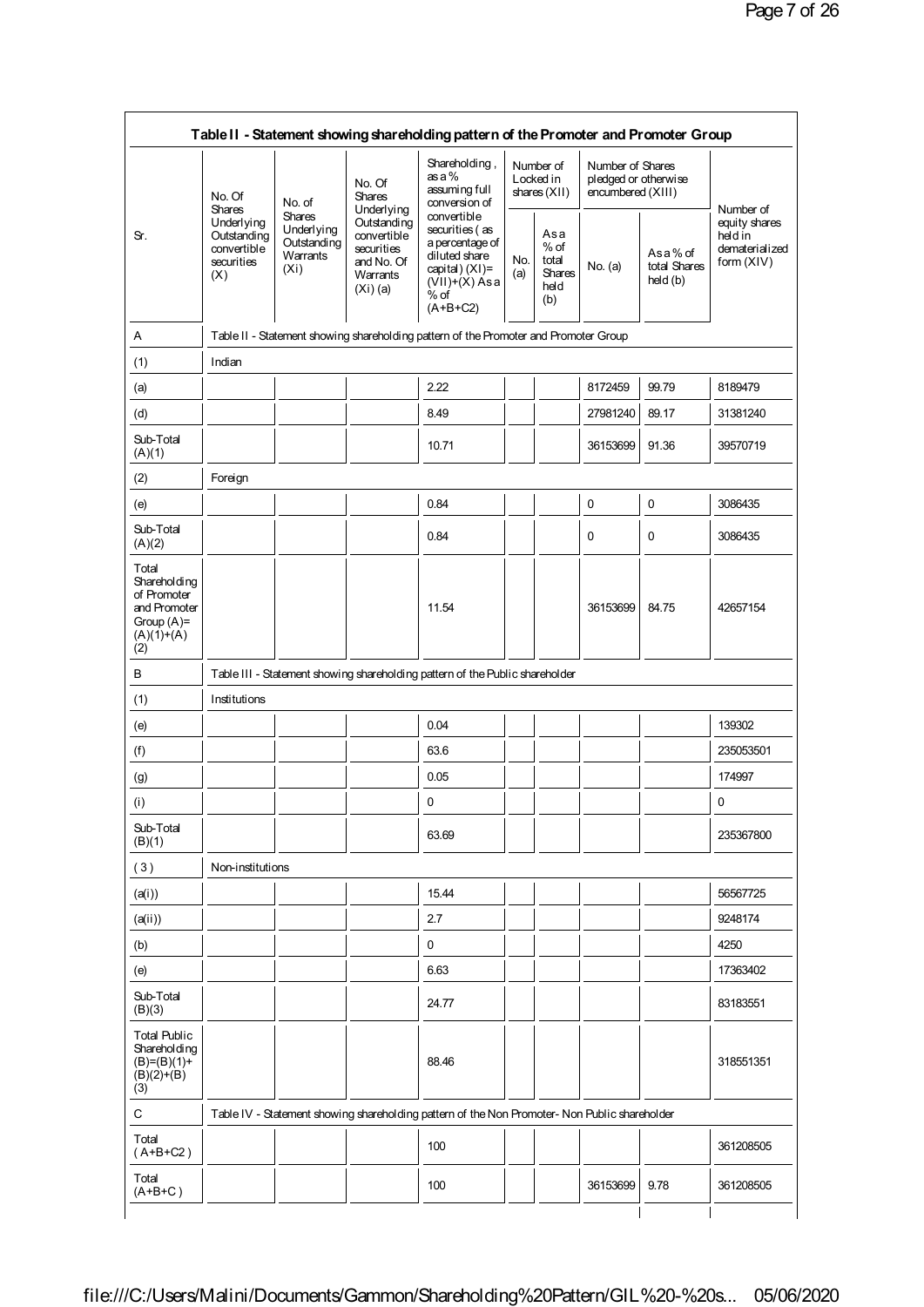| Disclosure of notes on shareholding pattern | Textual<br>Information |  |
|---------------------------------------------|------------------------|--|
|                                             |                        |  |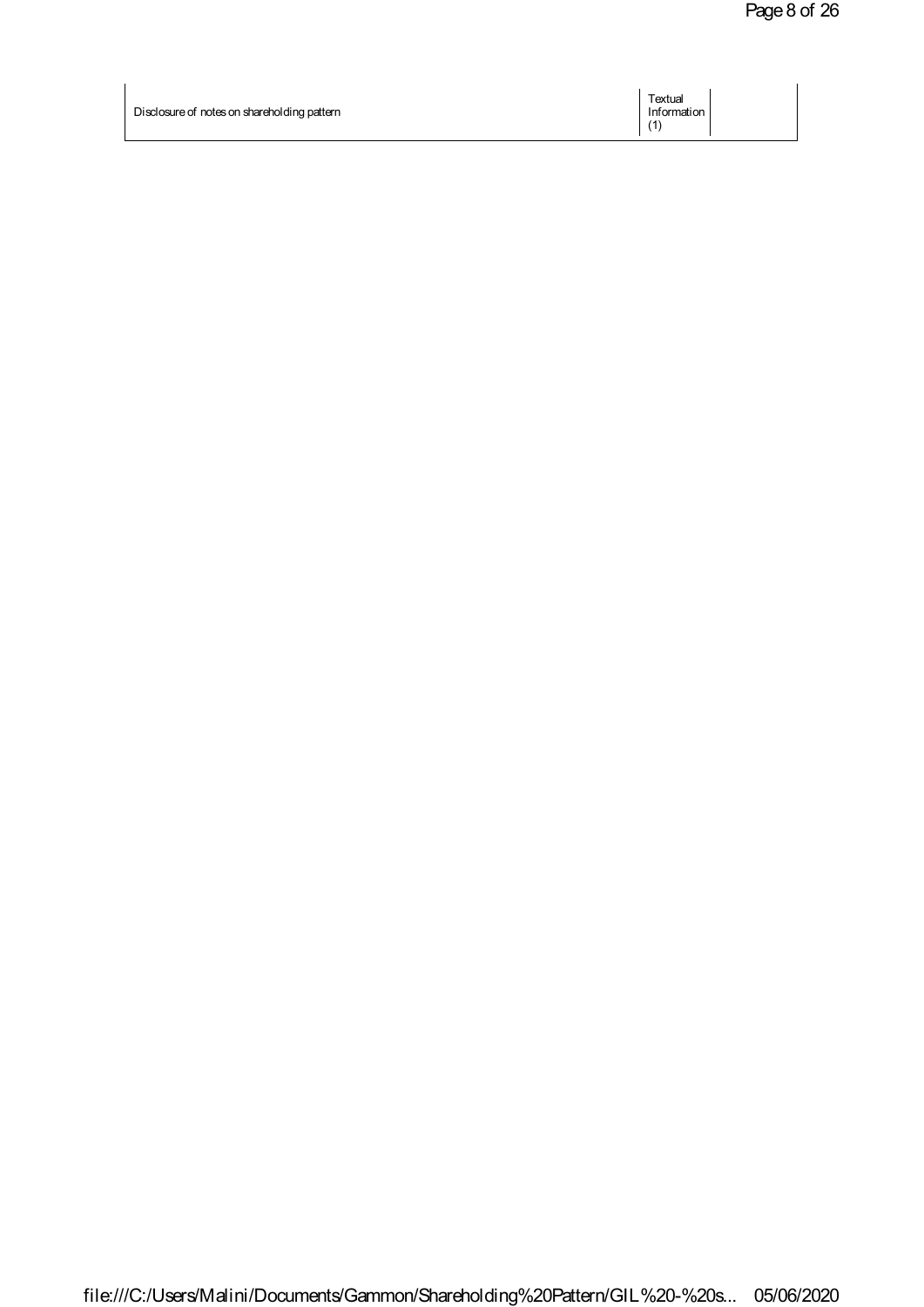|                       | <b>Text Block</b>                                                    |
|-----------------------|----------------------------------------------------------------------|
| Textual Information() | 854740 equity shares forfeited 725800 equity shares held in abyeance |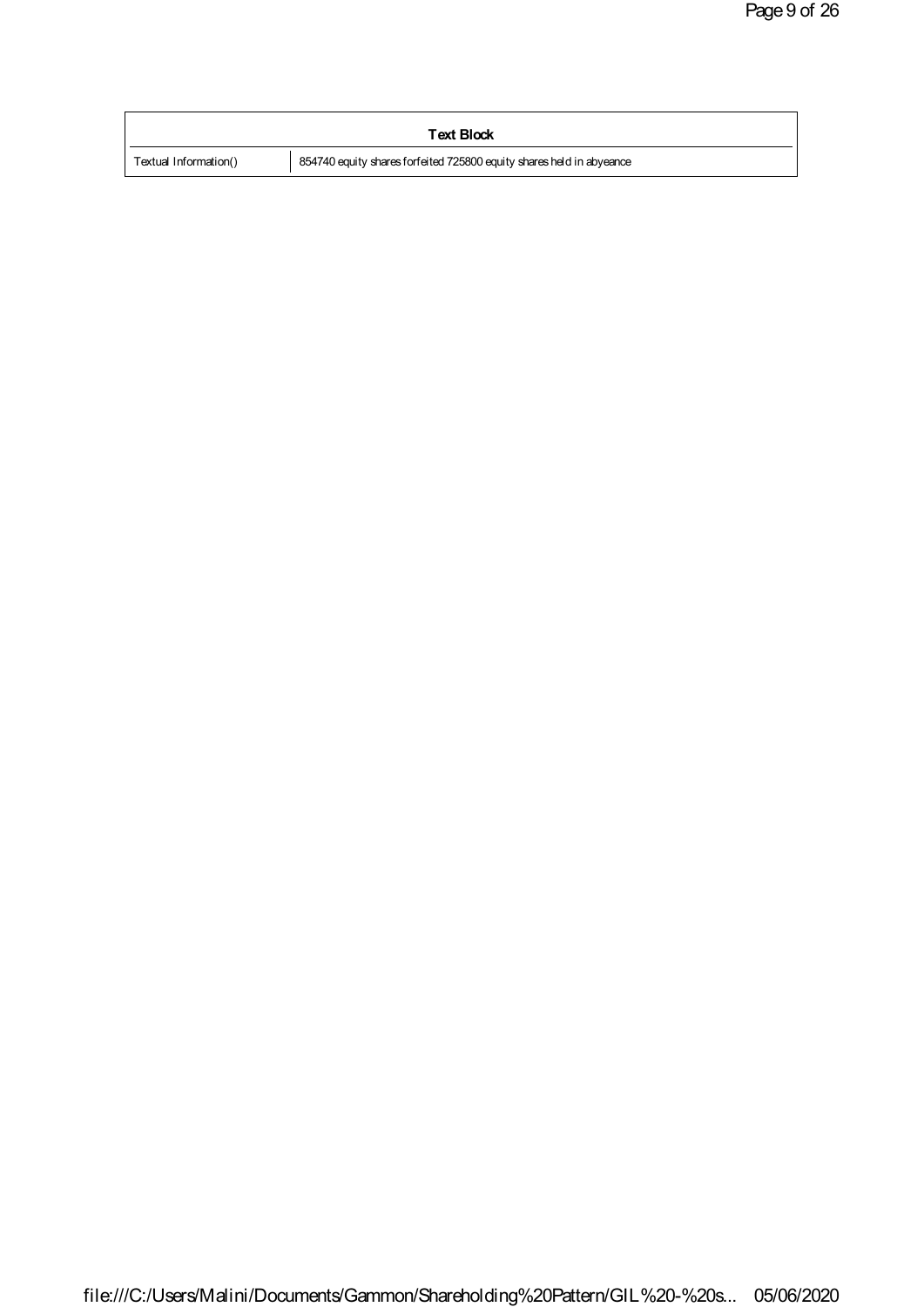| Searial No.                                                                                                                                                                                  | $\mathbf{1}$                                                  | $\boldsymbol{2}$ |                       |  |
|----------------------------------------------------------------------------------------------------------------------------------------------------------------------------------------------|---------------------------------------------------------------|------------------|-----------------------|--|
| Name of the<br>Shareholders (1)                                                                                                                                                              | Abhijit Rajan                                                 | Jagdish Rajan    | Click here to go back |  |
| PAN(II)                                                                                                                                                                                      | AAEPR0342J                                                    | AACPR1248M       | Total                 |  |
| No. of fully paid<br>up equity shares<br>$\overline{hdd}$ ( $\overline{IV}$ )                                                                                                                | 8172459                                                       | 17020            | 8189479               |  |
| No. Of Partly paid-<br>up equity shares<br>$h$ eld $(V)$                                                                                                                                     |                                                               |                  |                       |  |
| No. Of shares<br>underlying<br>Depository<br>Receipts (VI)                                                                                                                                   |                                                               |                  |                       |  |
| Total nos. shares<br>$hd(d(VII) = (IV) +$<br>$(V)$ + $(VI)$                                                                                                                                  | 8172459                                                       | 17020            | 8189479               |  |
| Shareholding as a<br>% of total no. of<br>shares (calculated<br>as per SCRR,<br>1957) (VIII) Asa<br>% of $(A+B+C2)$                                                                          | 2.21                                                          | $\mathbf 0$      | 2.22                  |  |
|                                                                                                                                                                                              | Number of Voting Rights held in each class of securities (IX) |                  |                       |  |
| Classeg:X                                                                                                                                                                                    | 8172459                                                       | 17020            | 8189479               |  |
| Classeg:y                                                                                                                                                                                    |                                                               |                  |                       |  |
| Total                                                                                                                                                                                        | 8172459                                                       | 17020            | 8189479               |  |
| Total as a % of<br>Total Voting rights                                                                                                                                                       | 2.21                                                          | $\mathbf 0$      | 2.22                  |  |
| No. Of Shares<br>Underlying<br>Outstanding<br>convertible<br>securities(X)                                                                                                                   |                                                               |                  |                       |  |
| No. of Shares<br>Underlying<br>Outstanding<br>Warrants (Xi)                                                                                                                                  |                                                               |                  |                       |  |
| No. Of Shares<br>Underlying<br>Outstanding<br>convertible<br>securities and No.<br>Of Warrants (Xi)<br>(a)                                                                                   |                                                               |                  |                       |  |
| Shareholding, as a<br>% assuming full<br>conversion of<br>convertible<br>securities (as a<br>percentage of<br>diluted share<br>capital) $(XI) = (VII)$<br>$+(Xi)(a)$ As a % of<br>$(A+B+C2)$ | 2.21                                                          | $\mathbf 0$      | 2.22                  |  |
| Number of Locked in shares (XII)                                                                                                                                                             |                                                               |                  |                       |  |
| No. (a)                                                                                                                                                                                      |                                                               |                  |                       |  |
| As a % of total<br>Shares held (b)                                                                                                                                                           |                                                               |                  |                       |  |
|                                                                                                                                                                                              | Number of Shares pledged or otherwise encumbered (XIII)       |                  |                       |  |
| No. (a)                                                                                                                                                                                      | 8172459                                                       | $\pmb{0}$        | 8172459               |  |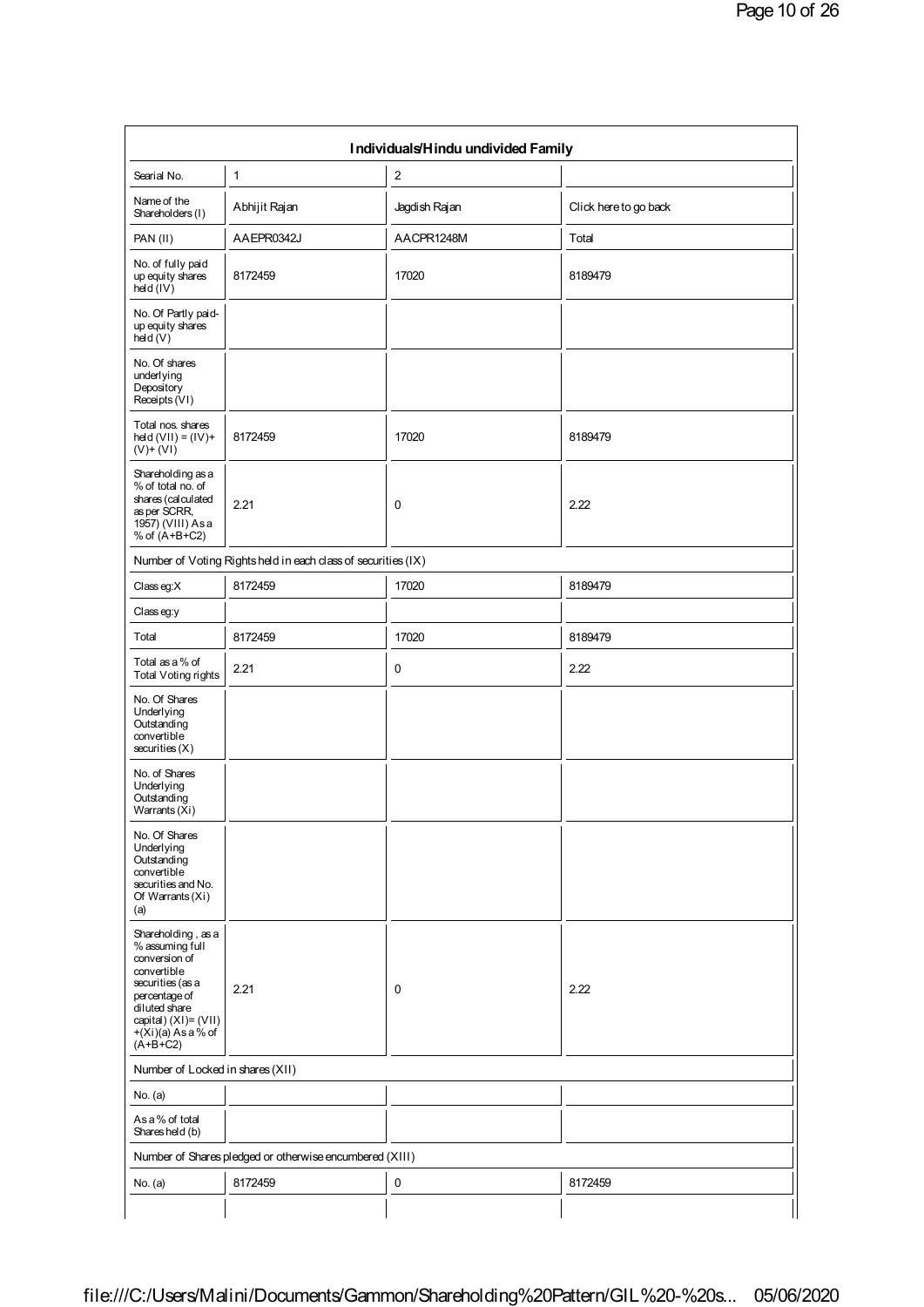| As a % of total<br>Shares held (b)                                   | 100     | 0     | 99.79   |  |
|----------------------------------------------------------------------|---------|-------|---------|--|
| Number of equity<br>shares held in<br>dematerialized<br>form $(XIV)$ | 8172459 | 17020 | 8189479 |  |
| Reason for not providing PAN                                         |         |       |         |  |
| Reason for not<br>providing PAN                                      |         |       |         |  |
| Shareholder type                                                     |         |       |         |  |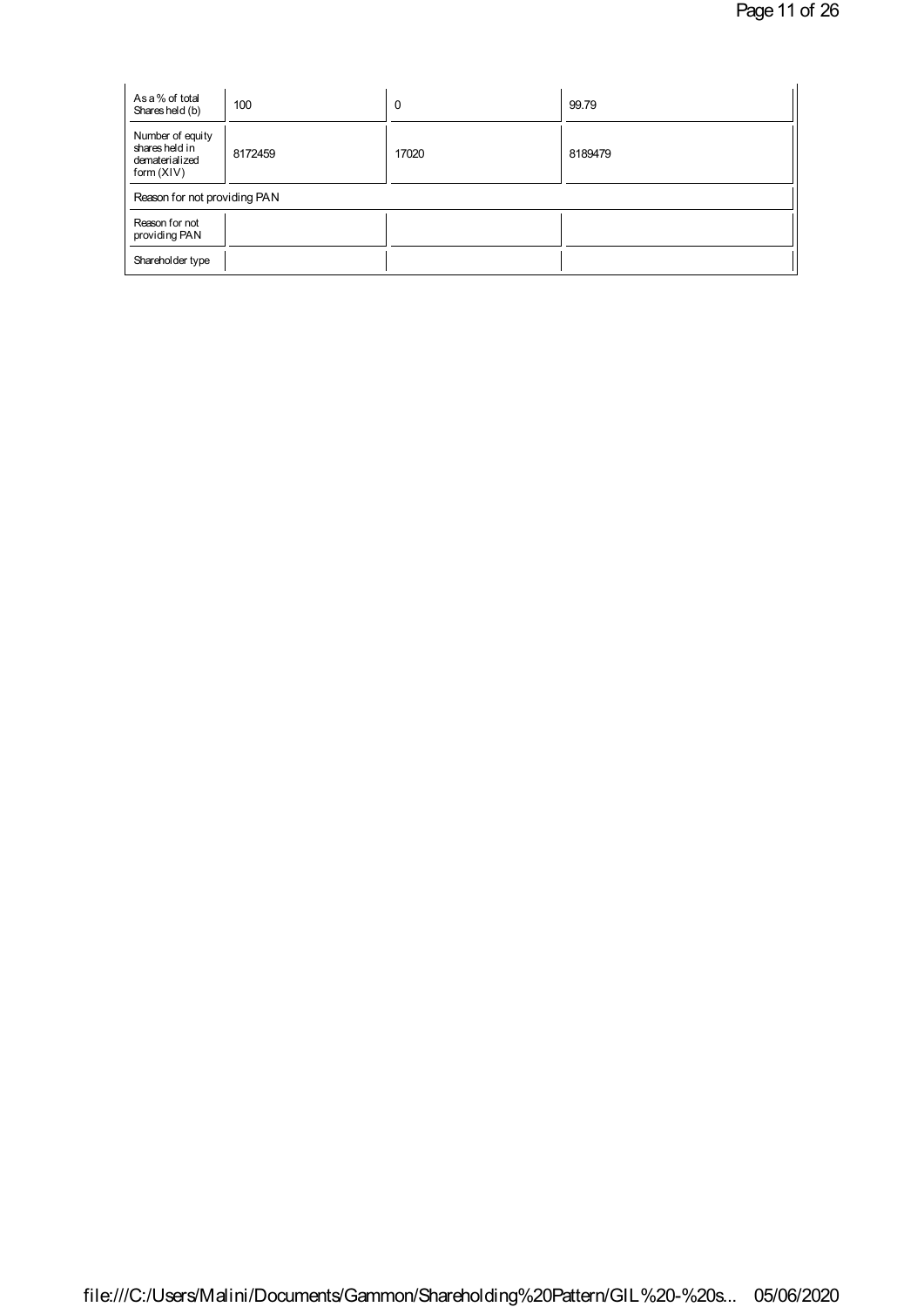|                                                                                                                                                                                       |                           |                                                               | Any Other (specify)                  |                                      |                          |
|---------------------------------------------------------------------------------------------------------------------------------------------------------------------------------------|---------------------------|---------------------------------------------------------------|--------------------------------------|--------------------------------------|--------------------------|
| Searial No.                                                                                                                                                                           | 1                         | $\overline{\mathbf{c}}$                                       | 3                                    | 4                                    |                          |
| Category                                                                                                                                                                              | Bodies Corporate          | Bodies Corporate                                              | <b>Bodies Corporate</b>              | Bodies Corporate                     | Click here to<br>go back |
| Name of the<br>Shareholders (I)                                                                                                                                                       | Pacific Energy<br>Pvt Ltd | Devyani Estate And<br>Properties Pvt Ltd                      | Nikhita Estate<br>Developers Pvt Ltd | Ellora Organic<br>Industries Pvt Ltd |                          |
| PAN (II)                                                                                                                                                                              | AACCP0544P                | AAACD3825H                                                    | AABCN6484D                           | AABCE0815F                           | Total                    |
| No. of the<br>Shareholders (I)                                                                                                                                                        | 1                         | 1                                                             | 1                                    | 1                                    | $\overline{4}$           |
| No. of fully paid<br>up equity shares<br>$hdd$ ( $lV$ )                                                                                                                               | 17913015                  | 7182805                                                       | 3485420                              | 2800000                              | 31381240                 |
| No. Of Partly paid-<br>up equity shares<br>hdd(V)                                                                                                                                     |                           |                                                               |                                      |                                      |                          |
| No. Of shares<br>underlying<br>Depository<br>Receipts (VI)                                                                                                                            |                           |                                                               |                                      |                                      |                          |
| Total nos. shares<br>$hed(VII) = (IV) +$<br>$(V)$ + $(VI)$                                                                                                                            | 17913015                  | 7182805                                                       | 3485420                              | 2800000                              | 31381240                 |
| Shareholding as a<br>% of total no. of<br>shares (calculated<br>as per SCRR,<br>1957) (VIII) Asa<br>% of (A+B+C2)                                                                     | 4.85                      | 1.94                                                          | 0.94                                 | 0.76                                 | 8.49                     |
|                                                                                                                                                                                       |                           | Number of Voting Rights held in each class of securities (IX) |                                      |                                      |                          |
| Classeg: X                                                                                                                                                                            | 17913015                  | 7182805                                                       | 3485420                              | 2800000                              | 31381240                 |
| Classeg:y                                                                                                                                                                             |                           |                                                               |                                      |                                      |                          |
| Total                                                                                                                                                                                 | 17913015                  | 7182805                                                       | 3485420                              | 2800000                              | 31381240                 |
| Total as a % of<br>Total Voting rights                                                                                                                                                | 4.85                      | 1.94                                                          | 0.94                                 | 0.76                                 | 8.49                     |
| No. Of Shares<br>Underlying<br>Outstanding<br>convertible<br>securities(X)                                                                                                            |                           |                                                               |                                      |                                      |                          |
| No. of Shares<br>Underlying<br>Outstanding<br>Warrants $(Xi)$                                                                                                                         |                           |                                                               |                                      |                                      |                          |
| No. Of Shares<br>Underlying<br>Outstanding<br>convertible<br>securities and No.<br>Of Warrants (Xi)<br>(a)                                                                            |                           |                                                               |                                      |                                      |                          |
| Shareholding, as a<br>% assuming full<br>conversion of<br>convertible<br>securities (as a<br>percentage of<br>diluted share<br>capital) (XI)= (VII)<br>$+(X)$ As a % of<br>$(A+B+C2)$ | 4.85                      | 1.94                                                          | 0.94                                 | 0.76                                 | 8.49                     |
| Number of Locked in shares (XII)                                                                                                                                                      |                           |                                                               |                                      |                                      |                          |
| No. (a)                                                                                                                                                                               |                           |                                                               |                                      |                                      |                          |
| As a % of total<br>Shares held (b)                                                                                                                                                    |                           |                                                               |                                      |                                      |                          |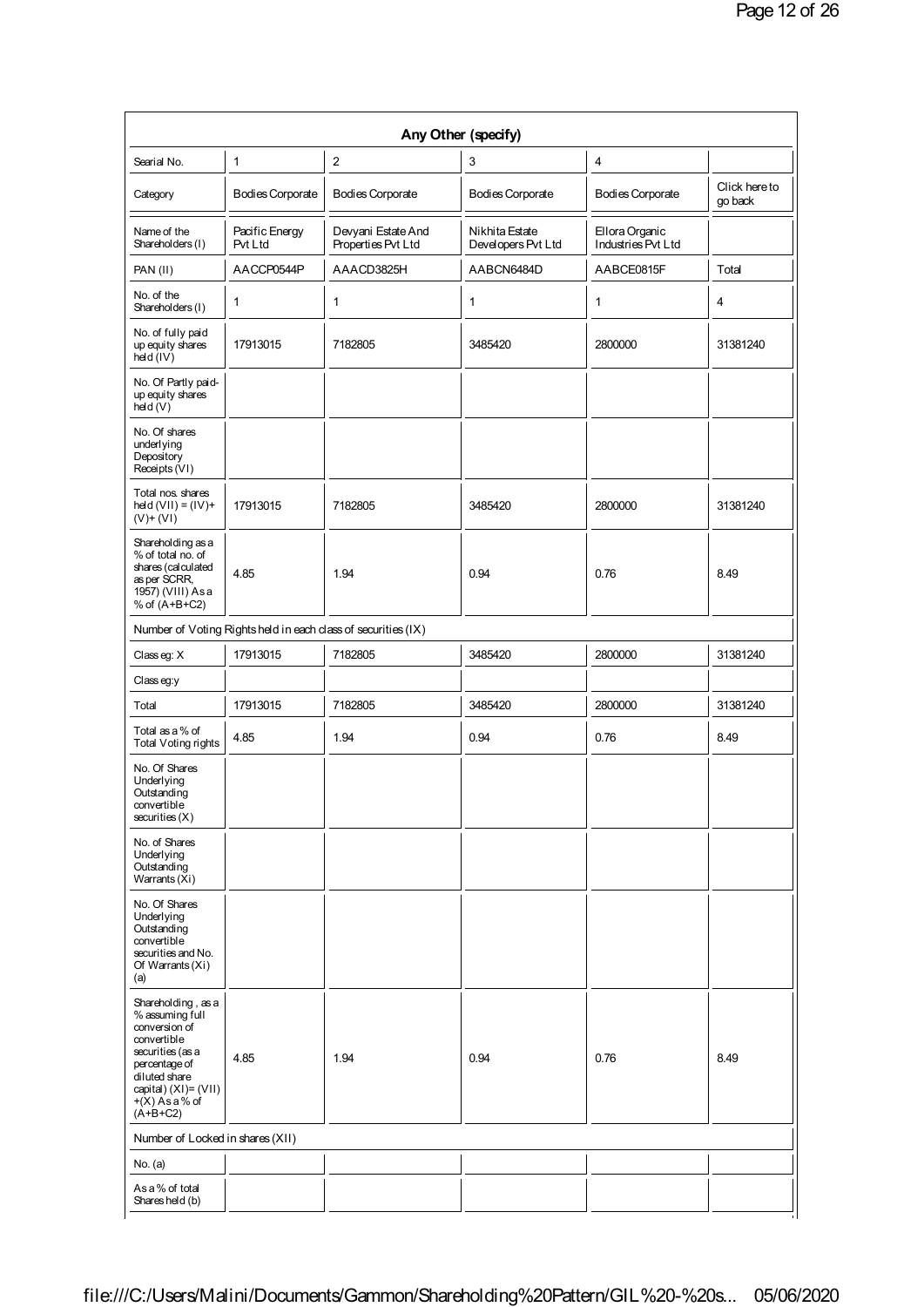| No. (a)                                                            | 14513015 | 7182805 | 3485420 | 2800000 | 27981240 |
|--------------------------------------------------------------------|----------|---------|---------|---------|----------|
| As a % of total<br>Shares held (b)                                 | 81.02    | 100     | 100     | 100     | 89.17    |
| Number of equity<br>shares held in<br>dematerialized<br>form (XIV) | 17913015 | 7182805 | 3485420 | 2800000 | 31381240 |
| Reason for not providing PAN                                       |          |         |         |         |          |
| Reason for not<br>providing PAN                                    |          |         |         |         |          |
| Shareholder type                                                   |          |         |         |         |          |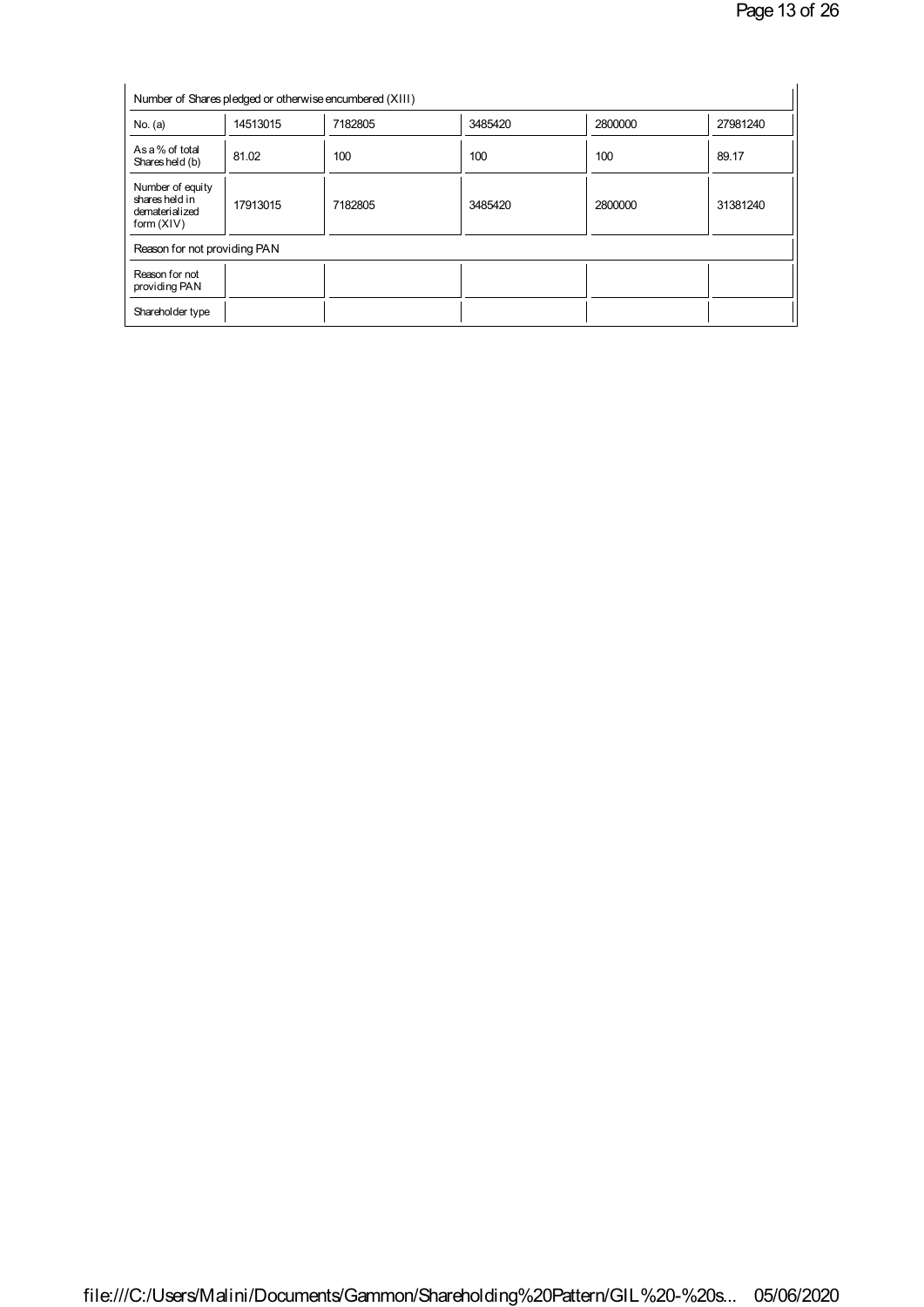| Searial No.                                                                                                                                                                              | $\mathbf{1}$                                                  |                       |  |
|------------------------------------------------------------------------------------------------------------------------------------------------------------------------------------------|---------------------------------------------------------------|-----------------------|--|
| Category                                                                                                                                                                                 | <b>Bodies Corporate</b>                                       |                       |  |
| Name of the<br>Shareholders (I)                                                                                                                                                          | Masayor Enterprises Limited                                   | Click here to go back |  |
| PAN (II)                                                                                                                                                                                 | AAECM7848R                                                    | Total                 |  |
| No. of the<br>Shareholders (I)                                                                                                                                                           | $\mathbf{1}$                                                  | 1                     |  |
| No. of fully paid<br>up equity shares<br>hdd(IV)                                                                                                                                         | 3086435                                                       | 3086435               |  |
| No. Of Partly paid-<br>up equity shares<br>$h$ eld $(V)$                                                                                                                                 |                                                               |                       |  |
| No. Of shares<br>underlying<br>Depository<br>Receipts (VI)                                                                                                                               |                                                               |                       |  |
| Total nos. shares<br>held $(VII) = (IV) +$<br>$(V)$ + $(VI)$                                                                                                                             | 3086435                                                       | 3086435               |  |
| Shareholding as a<br>% of total no. of<br>shares (calculated<br>as per SCRR,<br>1957) (VIII) Asa<br>% of $(A+B+C2)$                                                                      | 0.84                                                          | 0.84                  |  |
|                                                                                                                                                                                          | Number of Voting Rights held in each class of securities (IX) |                       |  |
| Classeg: X                                                                                                                                                                               | 3086435                                                       | 3086435               |  |
| Class eg:y                                                                                                                                                                               |                                                               |                       |  |
| Total                                                                                                                                                                                    | 3086435                                                       | 3086435               |  |
| Total as a % of<br>Total Voting rights                                                                                                                                                   | 0.84                                                          | 0.84                  |  |
| No. Of Shares<br>Underlying<br>Outstanding<br>convertible<br>securities(X)                                                                                                               |                                                               |                       |  |
| No. of Shares<br>Underlying<br>Outstanding<br>Warrants (Xi)                                                                                                                              |                                                               |                       |  |
| No. Of Shares<br>Underlying<br>Outstanding<br>convertible<br>securities and No.<br>Of Warrants (Xi)<br>(a)                                                                               |                                                               |                       |  |
| Shareholding, as a<br>% assuming full<br>conversion of<br>convertible<br>securities (as a<br>percentage of<br>diluted share<br>capital) $(XI) = (VII)$<br>$+(X)$ As a % of<br>$(A+B+C2)$ | 0.84                                                          | 0.84                  |  |
| Number of Locked in shares (XII)                                                                                                                                                         |                                                               |                       |  |
| No. (a)                                                                                                                                                                                  |                                                               |                       |  |
| As a % of total                                                                                                                                                                          |                                                               | $\mathbf 0$           |  |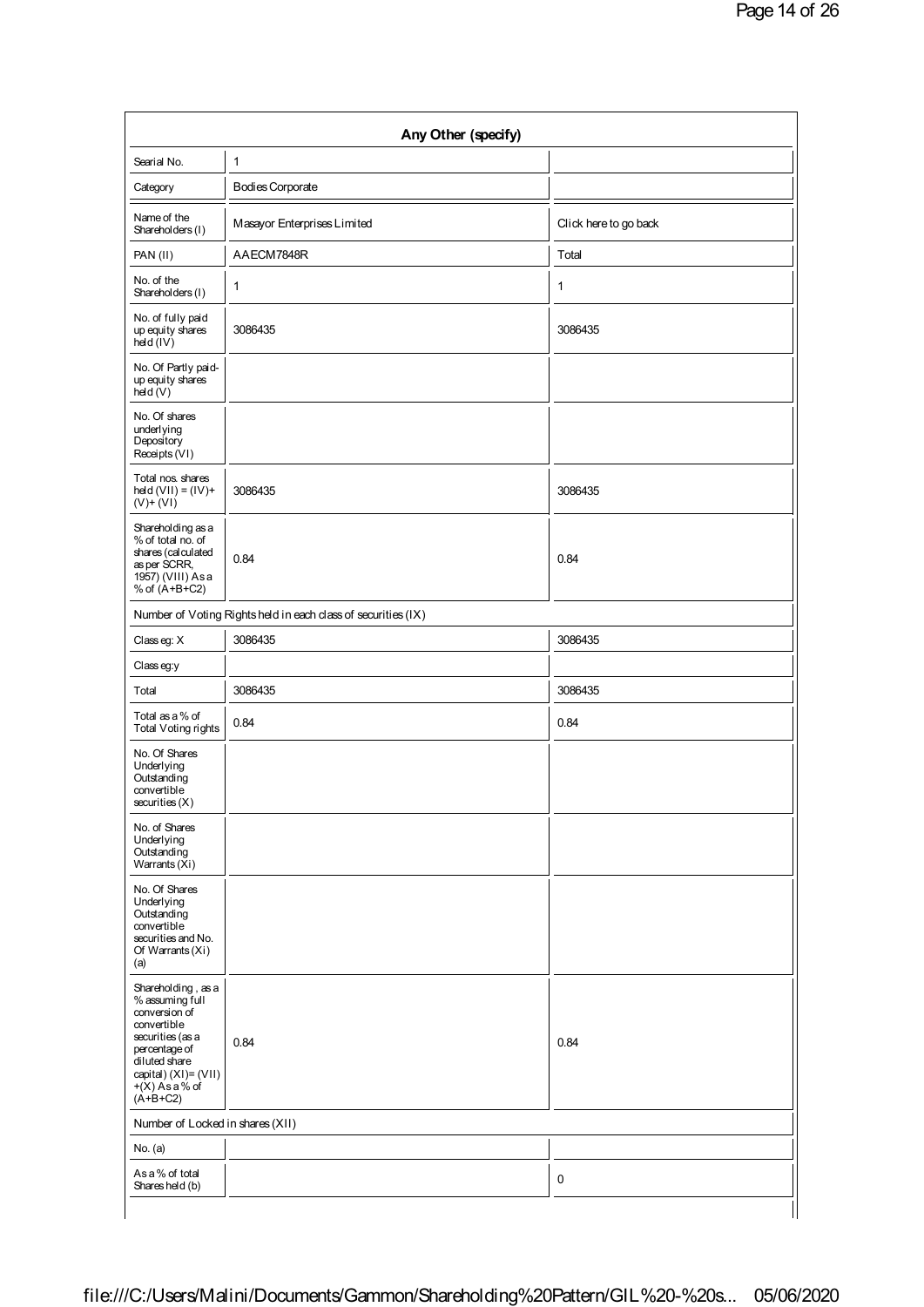|                                                                      | Number of Shares pledged or otherwise encumbered (XIII) |          |
|----------------------------------------------------------------------|---------------------------------------------------------|----------|
| No. (a)                                                              | $\Omega$                                                | $\Omega$ |
| As a % of total<br>Shares held (b)                                   | $\mathbf 0$                                             | 0        |
| Number of equity<br>shares held in<br>dematerialized<br>form $(XIV)$ | 3086435                                                 | 3086435  |
| Reason for not providing PAN                                         |                                                         |          |
| Reason for not<br>providing PAN                                      |                                                         |          |
| Shareholder type                                                     |                                                         |          |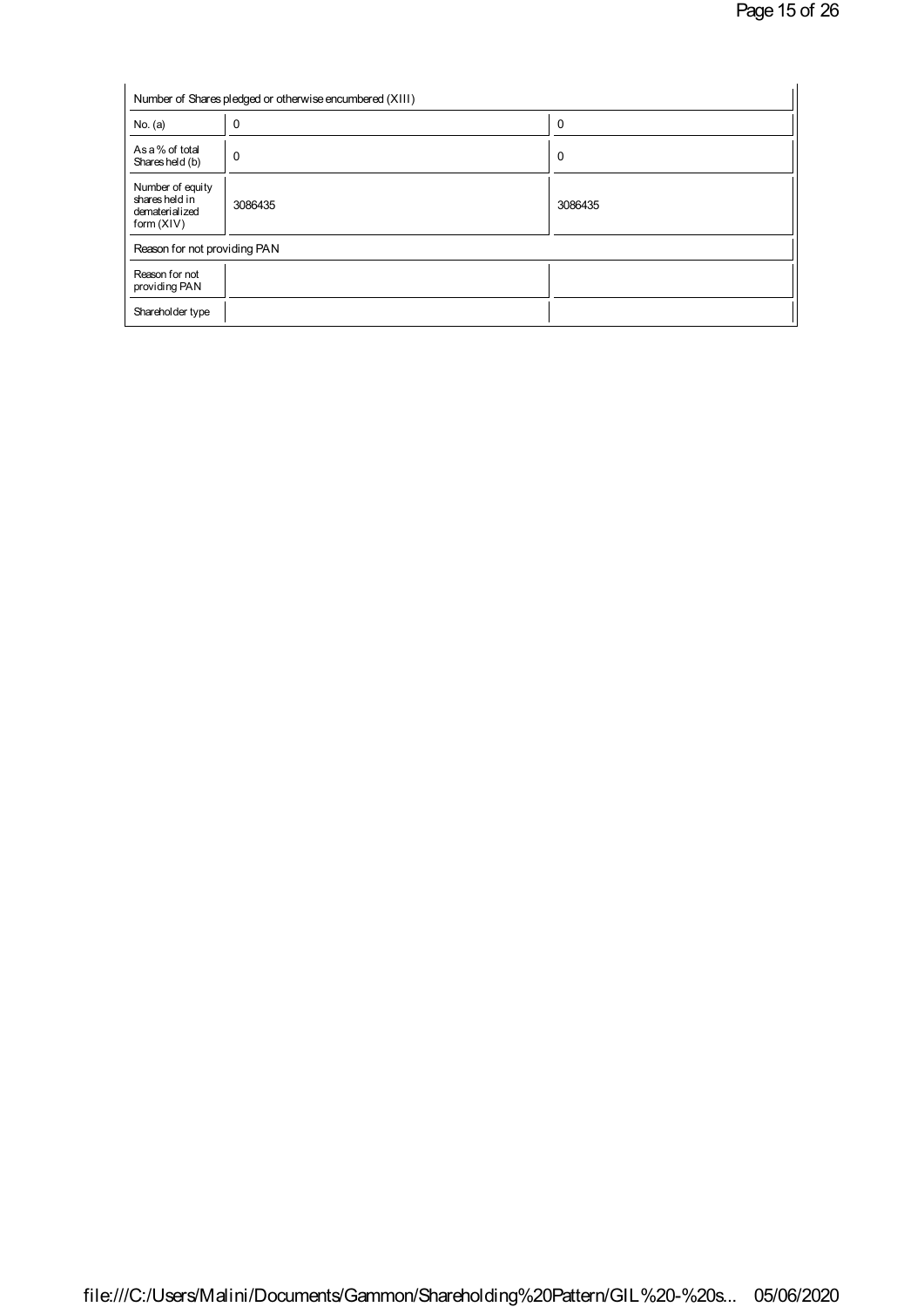| <b>Financial Institutions Banks</b>                                                                                                                                                          |                                  |                          |                         |                   |                   |                   |                         |
|----------------------------------------------------------------------------------------------------------------------------------------------------------------------------------------------|----------------------------------|--------------------------|-------------------------|-------------------|-------------------|-------------------|-------------------------|
| Searial No.                                                                                                                                                                                  | 1                                | $\overline{c}$           | 3                       | 4                 | 5                 | 6                 | $\overline{7}$          |
| Name of the<br>Shareholders<br>(1)                                                                                                                                                           | Canara Bank-<br>Mumbai           | <b>ICICI Bank</b><br>Ltd | Punjab<br>National Bank | Syndicate<br>Bank | Bank Of<br>Baroda | Allahabad<br>Bank | <b>IDBI Bank</b><br>Ltd |
| PAN(II)                                                                                                                                                                                      | AAACC6106G                       | AAACI1195H               | AAACP0165G              | AACCS4699E        | AAACB1534F        | AACCA8464F        | AABCI8842G              |
| No. of fully<br>paid up equity<br>shares held<br>(IV)                                                                                                                                        | 52814769                         | 39272129                 | 24209101                | 22696508          | 22104507          | 19582216          | 14053827                |
| No. Of Partly<br>paid-up equity<br>shares held<br>(V)                                                                                                                                        |                                  |                          |                         |                   |                   |                   |                         |
| No. Of shares<br>underlying<br>Depository<br>Receipts (VI)                                                                                                                                   |                                  |                          |                         |                   |                   |                   |                         |
| Total nos.<br>shares held<br>$(VII) = (IV) +$<br>$(V)$ + $(VI)$                                                                                                                              | 52814769                         | 39272129                 | 24209101                | 22696508          | 22104507          | 19582216          | 14053827                |
| Shareholding<br>as a % of total<br>no. of shares<br>(calculated as<br>per SCRR,<br>1957) (VIII)<br>Asa% of<br>$(A+B+C2)$                                                                     | 14.29                            | 10.63                    | 6.55                    | 6.14              | 5.98              | 5.3               | 3.8                     |
| Number of Voting Rights held in each class of securities (IX)                                                                                                                                |                                  |                          |                         |                   |                   |                   |                         |
| Classeg: X                                                                                                                                                                                   | 52814769                         | 39272129                 | 24209101                | 22696508          | 22104507          | 19582216          | 14053827                |
| Classeg:y                                                                                                                                                                                    |                                  |                          |                         |                   |                   |                   |                         |
| Total                                                                                                                                                                                        | 52814769                         | 39272129                 | 24209101                | 22696508          | 22104507          | 19582216          | 14053827                |
| Total as a %<br>of Total<br>Voting rights                                                                                                                                                    | 14.29                            | 10.63                    | 6.55                    | 6.14              | 5.98              | 5.3               | 3.8                     |
| No. Of Shares<br>Underlying<br>Outstanding<br>convertible<br>securities(X)                                                                                                                   |                                  |                          |                         |                   |                   |                   |                         |
| No. of Shares<br>Underlying<br>Outstanding<br>Warrants (Xi)                                                                                                                                  |                                  |                          |                         |                   |                   |                   |                         |
| No. Of Shares<br>Underlying<br>Outstanding<br>convertible<br>securities and<br>No. Of<br>Warrants (Xi)<br>(a)                                                                                |                                  |                          |                         |                   |                   |                   |                         |
| Shareholding,<br>$as a \%$<br>assuming full<br>conversion of<br>convertible<br>securities (as a<br>percentage of<br>diluted share<br>capital) (XI)=<br>$(VII)+(X) As$<br>a% of<br>$(A+B+C2)$ | 14.29                            | 10.63                    | 6.55                    | 6.14              | 5.98              | 5.3               | 3.8                     |
|                                                                                                                                                                                              | Number of Locked in shares (XII) |                          |                         |                   |                   |                   |                         |
| No. (a)                                                                                                                                                                                      |                                  |                          |                         |                   |                   |                   |                         |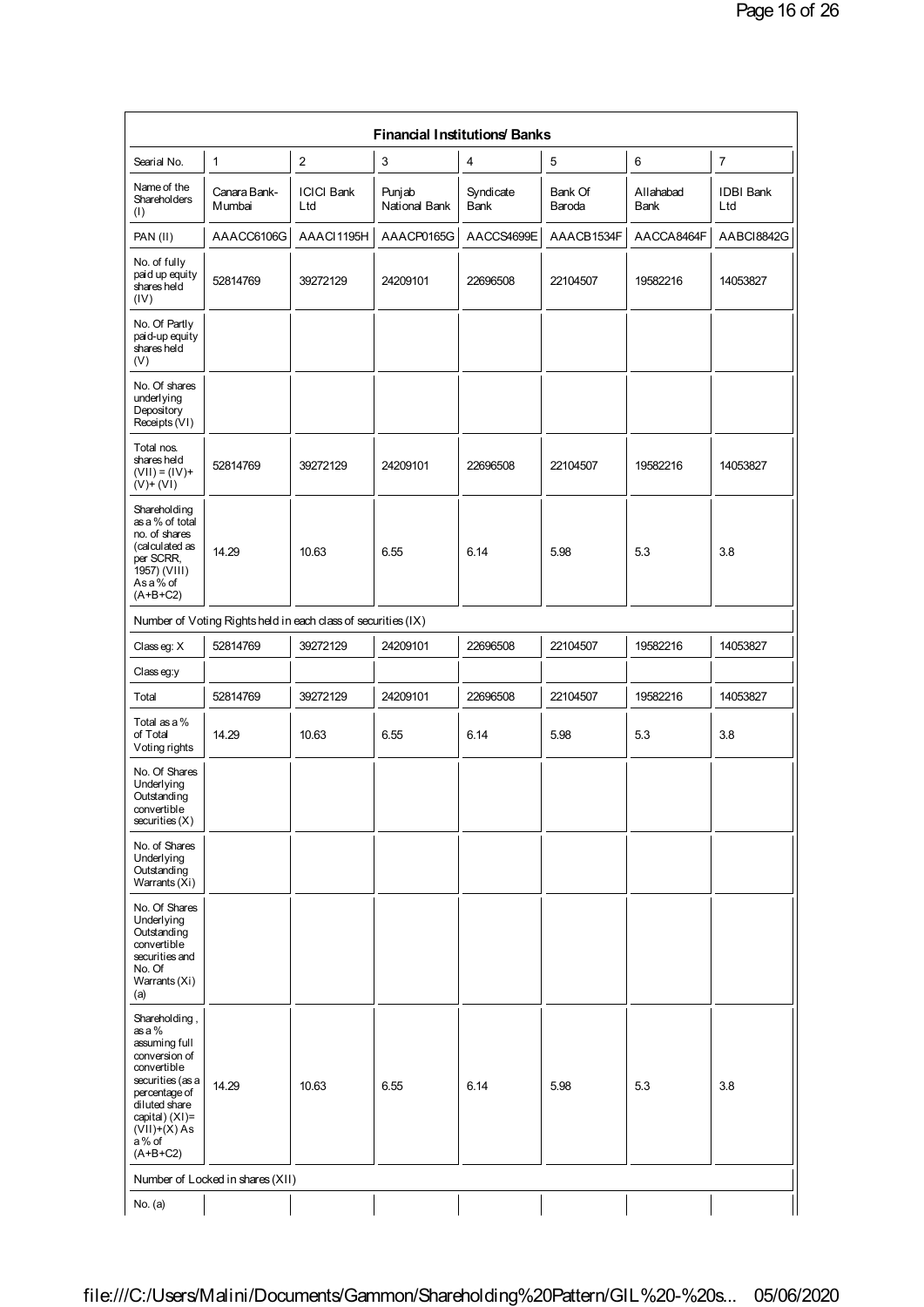| Asa% of<br>total Shares<br>held (b)                                    |                              |          |          |          |          |          |          |
|------------------------------------------------------------------------|------------------------------|----------|----------|----------|----------|----------|----------|
| Number of<br>equity shares<br>heldin<br>dematerialized<br>form $(XIV)$ | 52814769                     | 39272129 | 24209101 | 22696508 | 22104507 | 19582216 | 14053827 |
|                                                                        | Reason for not providing PAN |          |          |          |          |          |          |
| Reason for not<br>providing<br><b>PAN</b>                              |                              |          |          |          |          |          |          |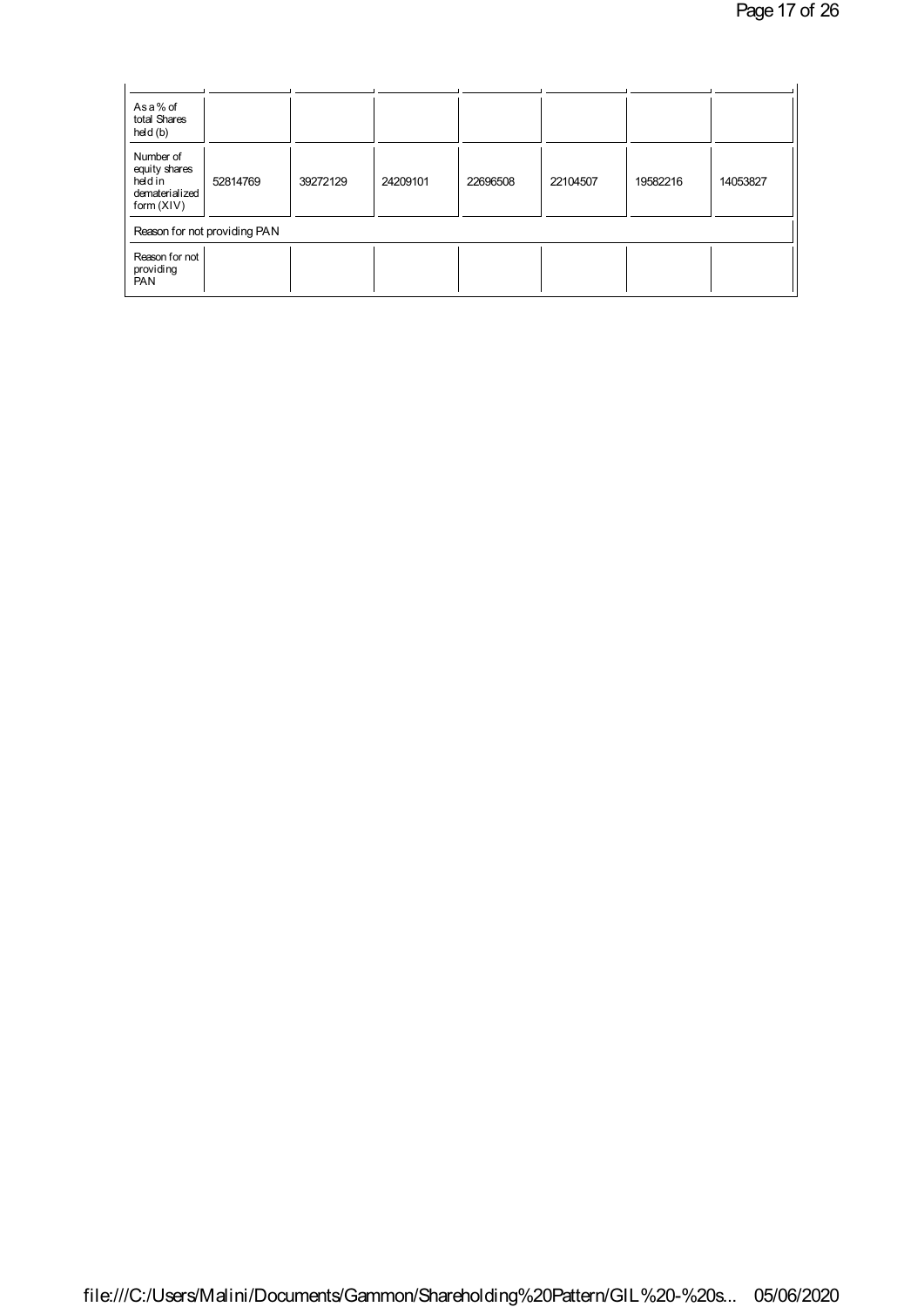| <b>Financial Institutions Banks</b>                                                                                                                                                   |                                                               |                         |                        |                 |                            |                          |
|---------------------------------------------------------------------------------------------------------------------------------------------------------------------------------------|---------------------------------------------------------------|-------------------------|------------------------|-----------------|----------------------------|--------------------------|
| Searial No.                                                                                                                                                                           | 8                                                             | 9                       | 10                     | 11              | 12                         |                          |
| Name of the<br>Shareholders (I)                                                                                                                                                       | Oriental Bank Of<br>Commerce                                  | United Bank Of<br>India | Union Bank Of<br>India | <b>UCO Bank</b> | <b>DBS Bank</b><br>Limited | Click here to<br>go back |
| PAN(II)                                                                                                                                                                               | AAACO0191M                                                    | AAACU5624P              | AAACU0564G             | AAACU3561B      | AAACT4652J                 | Total                    |
| No. of fully paid<br>up equity shares<br>held $(IV)$                                                                                                                                  | 12389240                                                      | 6362258                 | 5803088                | 4521203         | 4124496                    | 227933342                |
| No. Of Partly paid-<br>up equity shares<br>$h$ eld $(V)$                                                                                                                              |                                                               |                         |                        |                 |                            |                          |
| No. Of shares<br>underlying<br>Depository<br>Receipts (VI)                                                                                                                            |                                                               |                         |                        |                 |                            |                          |
| Total nos. shares<br>$hdd(VII) = (IV) +$<br>$(V)$ + $(VI)$                                                                                                                            | 12389240                                                      | 6362258                 | 5803088                | 4521203         | 4124496                    | 227933342                |
| Shareholding as a<br>% of total no. of<br>shares (calculated<br>as per SCRR,<br>1957) (VIII) Asa<br>% of $(A+B+C2)$                                                                   | 3.35                                                          | 1.72                    | 1.57                   | 1.22            | 1.12                       | 61.67                    |
|                                                                                                                                                                                       | Number of Voting Rights held in each class of securities (IX) |                         |                        |                 |                            |                          |
| Classeg: X                                                                                                                                                                            | 12389240                                                      | 6362258                 | 5803088                | 4521203         | 4124496                    | 227933342                |
| Classeg:y                                                                                                                                                                             |                                                               |                         |                        |                 |                            |                          |
| Total                                                                                                                                                                                 | 12389240                                                      | 6362258                 | 5803088                | 4521203         | 4124496                    | 227933342                |
| Total as a % of<br>Total Voting rights                                                                                                                                                | 3.35                                                          | 1.72                    | 1.57                   | 1.22            | 1.12                       | 61.67                    |
| No. Of Shares<br>Underlying<br>Outstanding<br>convertible<br>securities (X)                                                                                                           |                                                               |                         |                        |                 |                            |                          |
| No. of Shares<br>Underlying<br>Outstanding<br>Warrants (Xi)                                                                                                                           |                                                               |                         |                        |                 |                            |                          |
| No. Of Shares<br>Underlying<br>Outstanding<br>convertible<br>securities and No.<br>Of Warrants (Xi)<br>(a)                                                                            |                                                               |                         |                        |                 |                            |                          |
| Shareholding, as a<br>% assuming full<br>conversion of<br>convertible<br>securities (as a<br>percentage of<br>diluted share<br>capital) (XI)= (VII)<br>$+(X)$ As a % of<br>$(A+B+C2)$ | 3.35                                                          | 1.72                    | 1.57                   | 1.22            | 1.12                       | 61.67                    |
| Number of Locked in shares (XII)                                                                                                                                                      |                                                               |                         |                        |                 |                            |                          |
| No. (a)                                                                                                                                                                               |                                                               |                         |                        |                 |                            |                          |
| As a % of total<br>Shares held (b)                                                                                                                                                    |                                                               |                         |                        |                 |                            |                          |
| Number of equity<br>shares held in<br>dematerialized<br>form (XIV)                                                                                                                    | 12389240                                                      | 6362258                 | 5803088                | 4521203         | 4124496                    | 227933342                |
| Reason for not providing PAN                                                                                                                                                          |                                                               |                         |                        |                 |                            |                          |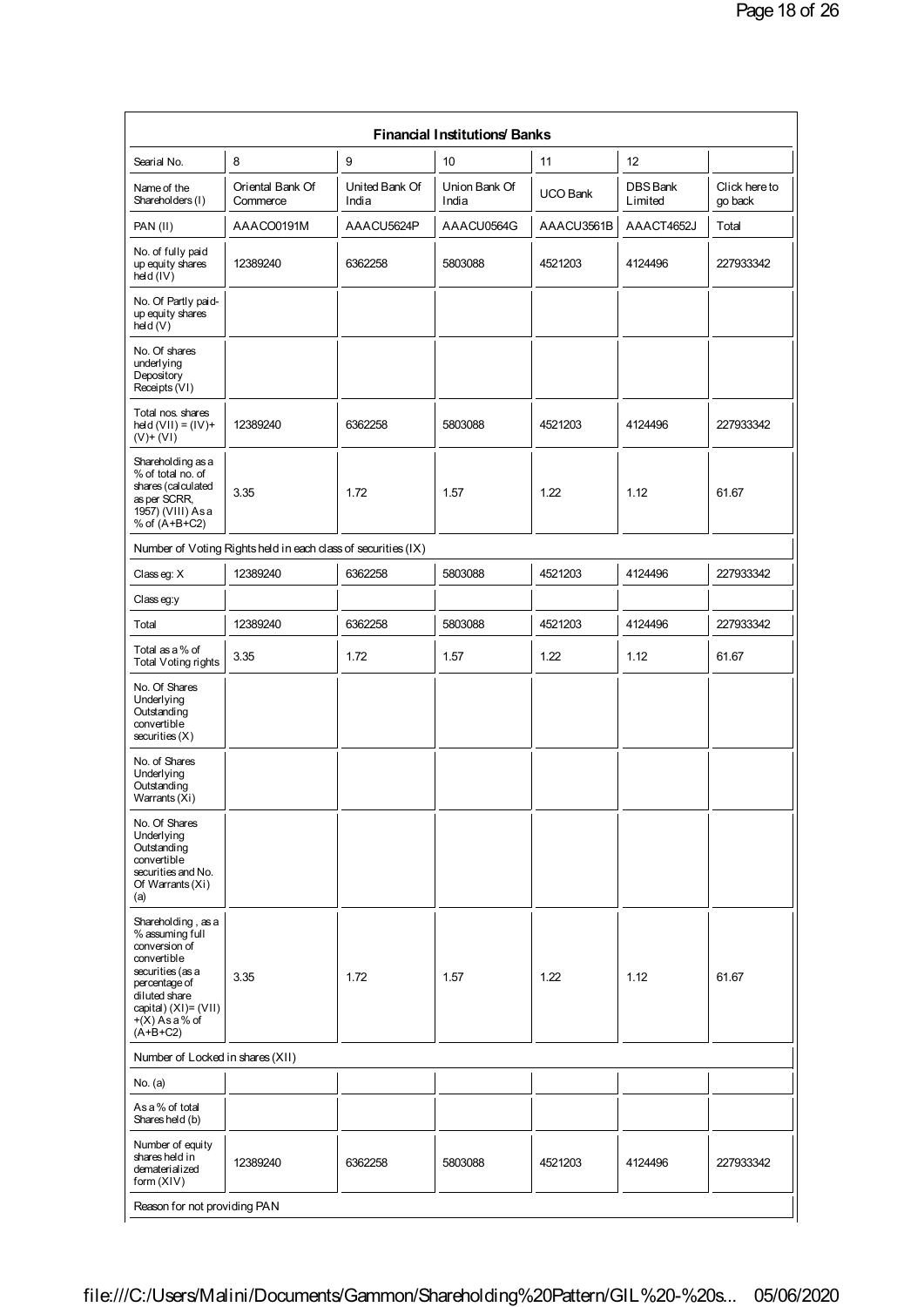| Reason for not |  |  |  |
|----------------|--|--|--|
| providing PAN  |  |  |  |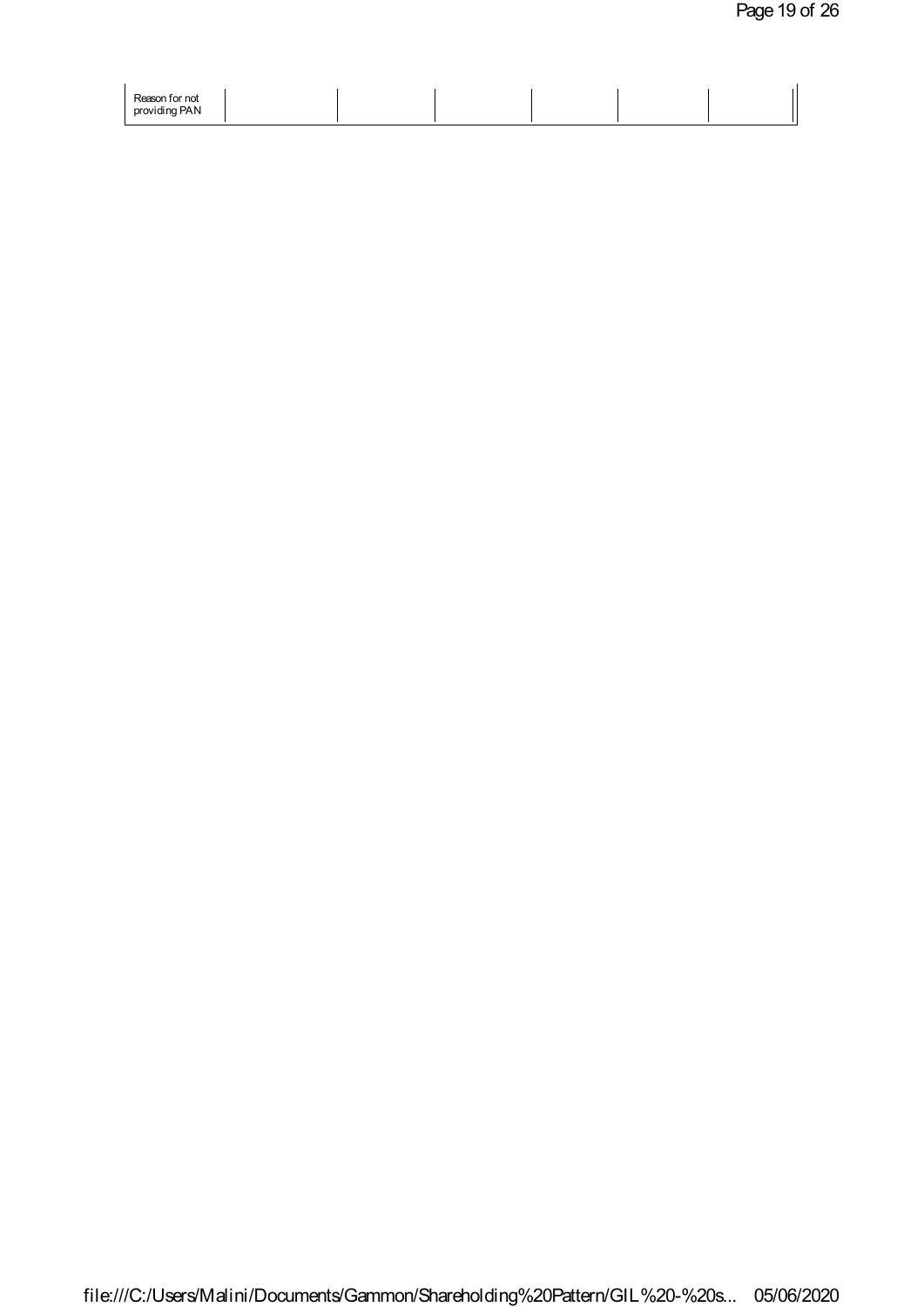|                                                                                                                                                                                          |              |                                                               |                | Any Other (specify)  |            |                                              |                              |
|------------------------------------------------------------------------------------------------------------------------------------------------------------------------------------------|--------------|---------------------------------------------------------------|----------------|----------------------|------------|----------------------------------------------|------------------------------|
| Searial No.                                                                                                                                                                              | $\mathbf{1}$ | $\boldsymbol{2}$                                              | 3              | 4                    | 5          | 6                                            | $\overline{7}$               |
| Category                                                                                                                                                                                 | <b>IEPF</b>  | Trusts                                                        | Trusts         | Foreign<br>Nationals | <b>HUF</b> | Overseas Corporate<br><b>Bodies</b>          | Non-Resident<br>Indian (NRI) |
| Category / More<br>than 1 percentage                                                                                                                                                     | Category     | More than 1<br>percentage of<br>shareholding                  | Category       | Category             | Category   | More than 1<br>percentage of<br>shareholding | Category                     |
| Name of the<br>Shareholders (I)                                                                                                                                                          |              | Alok Choudhary                                                |                |                      |            | Summicorp Ltd                                |                              |
| PAN (II)                                                                                                                                                                                 |              | QACHO0002Q                                                    |                |                      |            | ABGFS4573B                                   |                              |
| No. of the<br>Shareholders (I)                                                                                                                                                           | 1            | 1                                                             | $\overline{2}$ | $\overline{7}$       | 1043       | 1                                            | 233                          |
| No. of fully paid<br>up equity shares<br>$h$ eld $(IV)$                                                                                                                                  | 618826       | 5804680                                                       | 635            | 167355               | 3608299    | 4330832                                      | 317859                       |
| No. Of Partly paid-<br>up equity shares<br>hed(V)                                                                                                                                        |              |                                                               |                |                      |            |                                              |                              |
| No. Of shares<br>underlying<br>Depository<br>Receipts (VI)                                                                                                                               |              |                                                               |                |                      |            |                                              |                              |
| Total nos. shares<br>$hed(VII) = (IV) +$<br>$(V)$ + $(VI)$                                                                                                                               | 618826       | 5804680                                                       | 635            | 167355               | 3608299    | 4330832                                      | 317859                       |
| Shareholding as a<br>% of total no. of<br>shares (calculated<br>as per SCRR,<br>1957) (VIII) Asa<br>% of (A+B+C2)                                                                        | 0.17         | 1.57                                                          | 0              | 0.05                 | 0.98       | 1.17                                         | 0.09                         |
|                                                                                                                                                                                          |              | Number of Voting Rights held in each class of securities (IX) |                |                      |            |                                              |                              |
| Classeg: X                                                                                                                                                                               | 618826       | 5804680                                                       | 635            | 167355               | 3608299    | 4330832                                      | 317859                       |
| Classeg:y                                                                                                                                                                                |              |                                                               |                |                      |            |                                              |                              |
| Total                                                                                                                                                                                    | 618826       | 5804680                                                       | 635            | 167355               | 3608299    | 4330832                                      | 317859                       |
| Total as a % of<br>Total Voting rights                                                                                                                                                   | 0.17         | 1.57                                                          | 0              | 0.05                 | 0.98       | 1.17                                         | 0.09                         |
| No. Of Shares<br>Underlying<br>Outstanding<br>convertible<br>securities(X)                                                                                                               |              |                                                               |                |                      |            |                                              |                              |
| No. of Shares<br>Underlying<br>Outstanding<br>Warrants (Xi)                                                                                                                              |              |                                                               |                |                      |            |                                              |                              |
| No. Of Shares<br>Underlying<br>Outstanding<br>convertible<br>securities and No.<br>Of Warrants (Xi)<br>(a)                                                                               |              |                                                               |                |                      |            |                                              |                              |
| Shareholding, as a<br>% assuming full<br>conversion of<br>convertible<br>securities (as a<br>percentage of<br>diluted share<br>capital) $(XI) = (VII)$<br>$+(X)$ As a % of<br>$(A+B+C2)$ | 0.17         | 1.57                                                          | 0              | 0.05                 | 0.98       | 1.17                                         | 0.09                         |
| Number of Locked in shares (XII)                                                                                                                                                         |              |                                                               |                |                      |            |                                              |                              |
|                                                                                                                                                                                          |              |                                                               |                |                      |            |                                              |                              |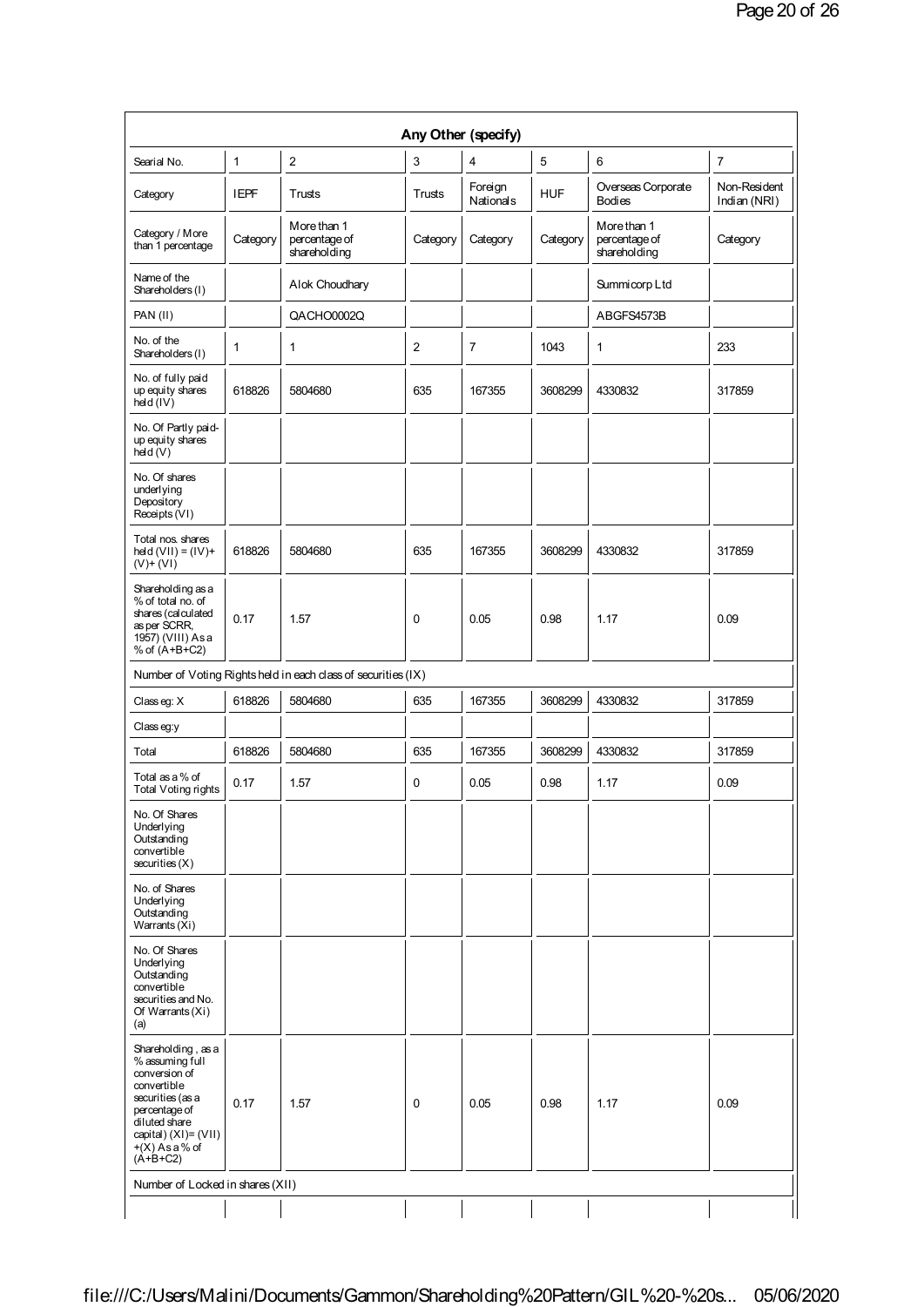| No. (a)                                                              |        |   |     |   |         |         |        |
|----------------------------------------------------------------------|--------|---|-----|---|---------|---------|--------|
| As a % of total<br>Shares held (b)                                   |        |   |     |   |         |         |        |
| Number of equity<br>shares held in<br>dematerialized<br>form $(XIV)$ | 618826 | 0 | 635 | 0 | 3608299 | 4330832 | 315619 |
| Reason for not providing PAN                                         |        |   |     |   |         |         |        |
| Reason for not<br>providing PAN                                      |        |   |     |   |         |         |        |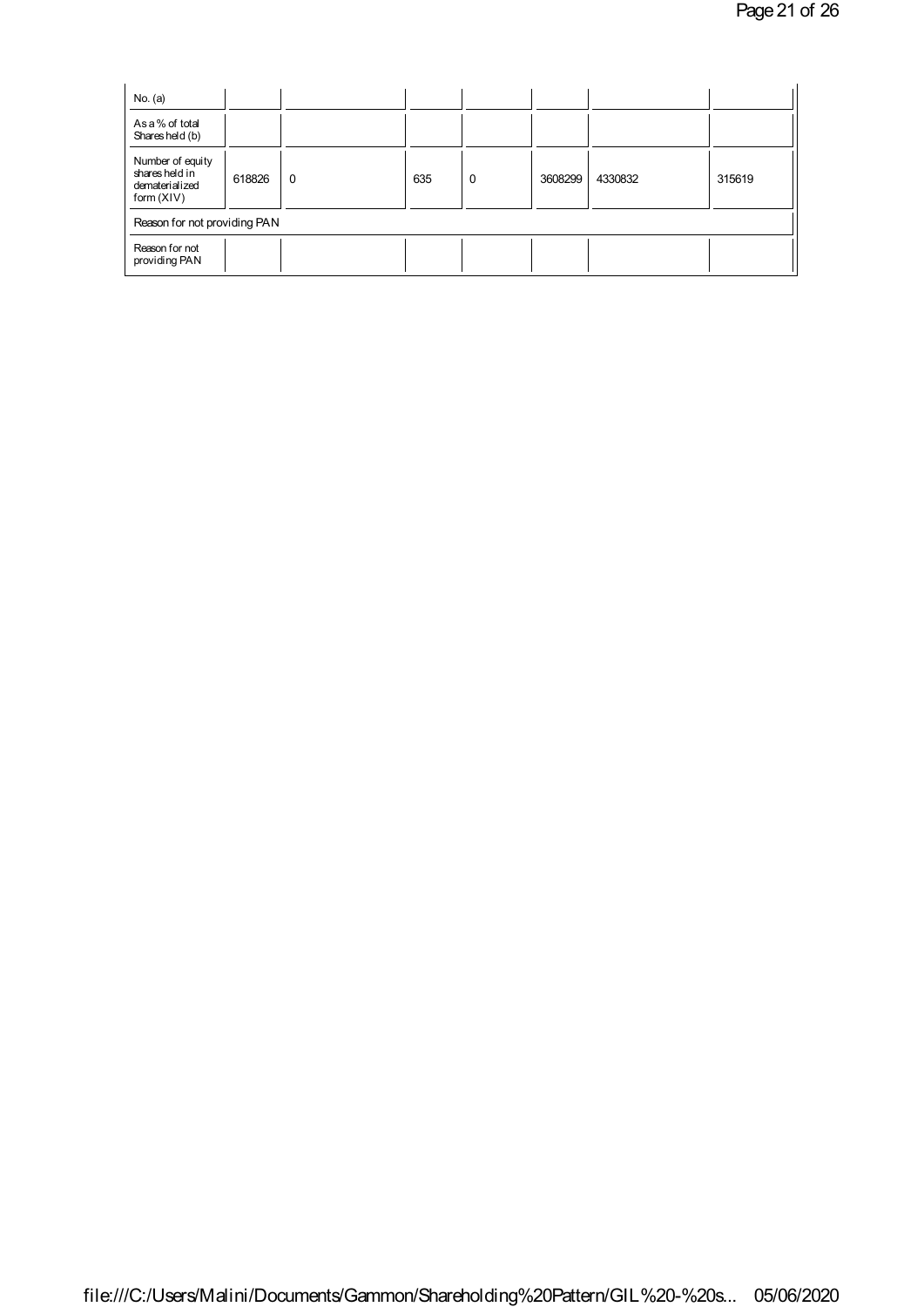| Any Other (specify)                                                                                                                                                                      |                                                               |                              |           |                                     |                            |                            |  |
|------------------------------------------------------------------------------------------------------------------------------------------------------------------------------------------|---------------------------------------------------------------|------------------------------|-----------|-------------------------------------|----------------------------|----------------------------|--|
| Searial No.                                                                                                                                                                              | 8                                                             | 9                            | 10        | 11                                  | 12                         | 13                         |  |
| Category                                                                                                                                                                                 | Director or Director's<br>Relatives                           | Non-Resident<br>Indian (NRI) | Employees | Overseas Corporate<br><b>Bodies</b> | Clearing<br><b>Members</b> | <b>Bodies</b><br>Corporate |  |
| Category / More<br>than 1 percentage                                                                                                                                                     | Category                                                      | Category                     | Category  | Category                            | Category                   | Category                   |  |
| Name of the<br>Shareholders (I)                                                                                                                                                          |                                                               |                              |           |                                     |                            |                            |  |
| PAN (II)                                                                                                                                                                                 |                                                               |                              |           |                                     |                            |                            |  |
| No. of the<br>Shareholders (I)                                                                                                                                                           | 2                                                             | 318                          | 30        | $\mathbf{1}$                        | 8                          | 352                        |  |
| No. of fully paid<br>up equity shares<br>$hdd$ ( $lV$ )                                                                                                                                  | 14472                                                         | 2247788                      | 47154     | 5500                                | 69249                      | 7270518                    |  |
| No. Of Partly paid-<br>up equity shares<br>$h$ eld $(V)$                                                                                                                                 |                                                               |                              |           |                                     |                            |                            |  |
| No. Of shares<br>underlying<br>Depository<br>Receipts (VI)                                                                                                                               |                                                               |                              |           |                                     |                            |                            |  |
| Total nos. shares<br>$hd(UII) = (IV) +$<br>$(V)$ + $(VI)$                                                                                                                                | 14472                                                         | 2247788                      | 47154     | 5500                                | 69249                      | 7270518                    |  |
| Shareholding as a<br>% of total no. of<br>shares (calculated<br>as per SCRR,<br>1957) (VIII) Asa<br>% of $(A+B+C2)$                                                                      | 0                                                             | 0.61                         | 0.01      | 0                                   | 0.02                       | 1.97                       |  |
|                                                                                                                                                                                          | Number of Voting Rights held in each class of securities (IX) |                              |           |                                     |                            |                            |  |
| Classeg: X                                                                                                                                                                               | 14472                                                         | 2247788                      | 47154     | 5500                                | 69249                      | 7270518                    |  |
| Classeg:y                                                                                                                                                                                |                                                               |                              |           |                                     |                            |                            |  |
| Total                                                                                                                                                                                    | 14472                                                         | 2247788                      | 47154     | 5500                                | 69249                      | 7270518                    |  |
| Total as a % of<br>Total Voting rights                                                                                                                                                   | 0                                                             | 0.61                         | 0.01      | 0                                   | 0.02                       | 1.97                       |  |
| No. Of Shares<br>Underlying<br>Outstanding<br>convertible<br>securities(X)                                                                                                               |                                                               |                              |           |                                     |                            |                            |  |
| No. of Shares<br>Underlying<br>Outstanding<br>Warrants (Xi)                                                                                                                              |                                                               |                              |           |                                     |                            |                            |  |
| No. Of Shares<br>Underlying<br>Outstanding<br>convertible<br>securities and No.<br>Of Warrants (Xi)<br>(a)                                                                               |                                                               |                              |           |                                     |                            |                            |  |
| Shareholding, as a<br>% assuming full<br>conversion of<br>convertible<br>securities (as a<br>percentage of<br>diluted share<br>capital) $(XI) = (VII)$<br>$+(X)$ As a % of<br>$(A+B+C2)$ | 0                                                             | 0.61                         | 0.01      | 0                                   | 0.02                       | 1.97                       |  |
| Number of Locked in shares (XII)                                                                                                                                                         |                                                               |                              |           |                                     |                            |                            |  |
| No. (a)                                                                                                                                                                                  |                                                               |                              |           |                                     |                            |                            |  |
|                                                                                                                                                                                          |                                                               |                              |           |                                     |                            |                            |  |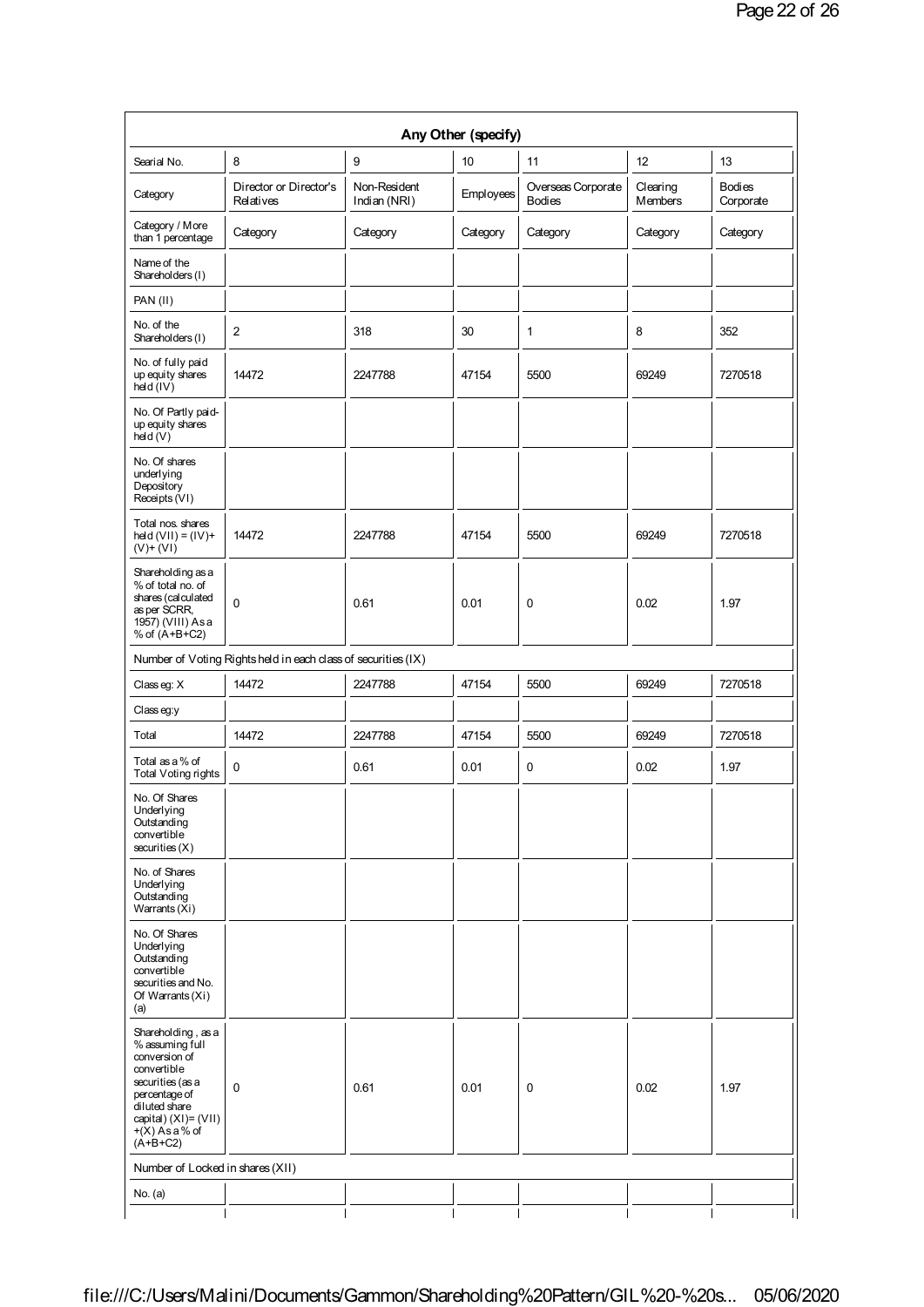| As a % of total<br>Shares held (b)                                   |       |         |       |   |       |         |
|----------------------------------------------------------------------|-------|---------|-------|---|-------|---------|
| Number of equity<br>shares held in<br>dematerialized<br>form $(XIV)$ | 14472 | 2247448 | 40024 | 0 | 69249 | 6117998 |
| Reason for not providing PAN                                         |       |         |       |   |       |         |
| Reason for not<br>providing PAN                                      |       |         |       |   |       |         |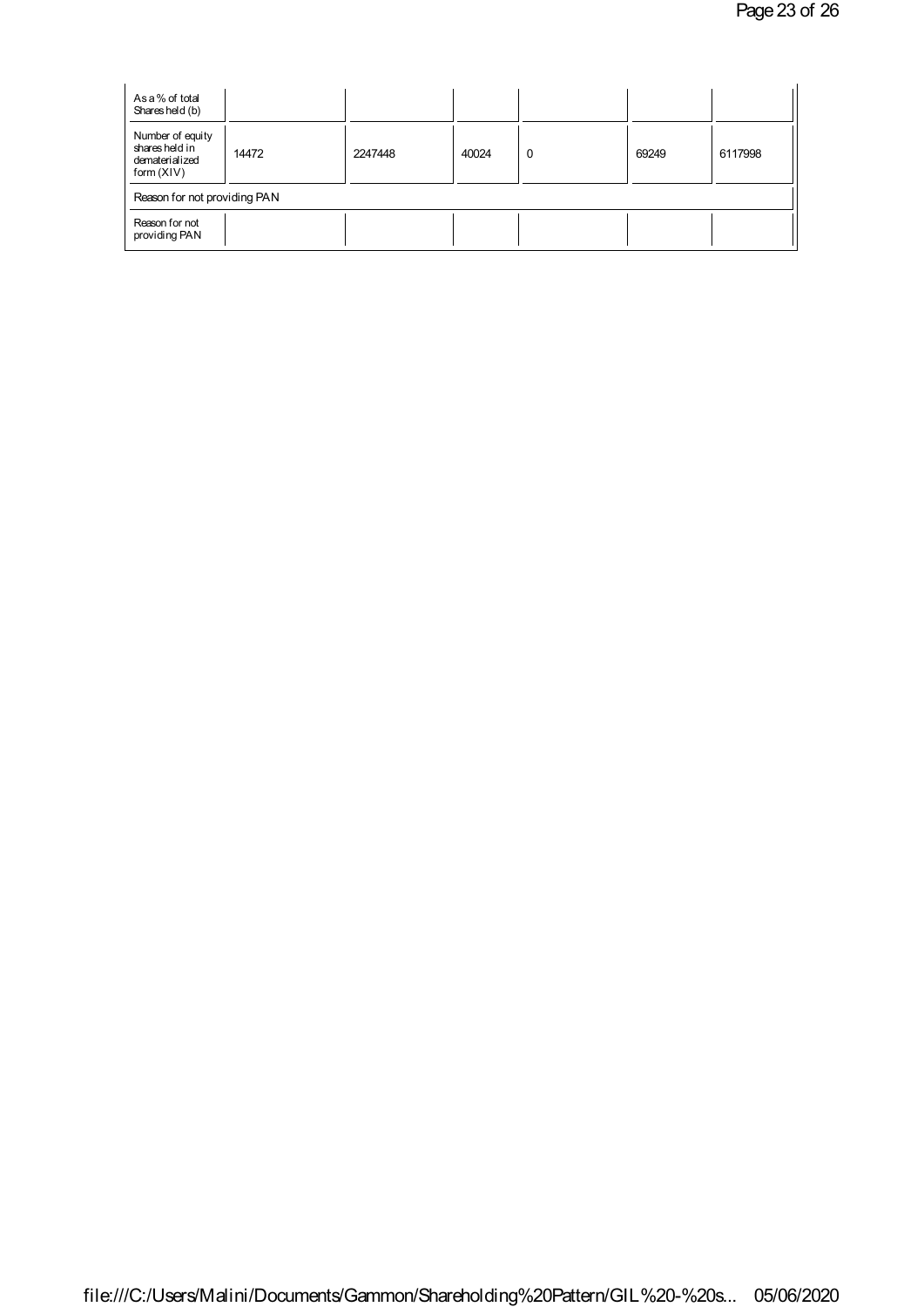| Any Other (specify)                                                                                                                                                                   |                       |  |  |  |  |
|---------------------------------------------------------------------------------------------------------------------------------------------------------------------------------------|-----------------------|--|--|--|--|
| Searial No.                                                                                                                                                                           |                       |  |  |  |  |
| Category                                                                                                                                                                              |                       |  |  |  |  |
| Category / More<br>than 1 percentage                                                                                                                                                  |                       |  |  |  |  |
| Name of the<br>Shareholders (I)                                                                                                                                                       | Click here to go back |  |  |  |  |
| PAN(II)                                                                                                                                                                               | Total                 |  |  |  |  |
| No. of the<br>Shareholders (I)                                                                                                                                                        | 1997                  |  |  |  |  |
| No. of fully paid<br>up equity shares<br>hdd(IV)                                                                                                                                      | 14367655              |  |  |  |  |
| No. Of Partly paid-<br>up equity shares<br>$h$ eld $(V)$                                                                                                                              |                       |  |  |  |  |
| No. Of shares<br>underlying<br>Depository<br>Receipts (VI)                                                                                                                            |                       |  |  |  |  |
| Total nos. shares<br>$held(VII) = (IV) +$<br>$(V)$ + $(VI)$                                                                                                                           | 14367655              |  |  |  |  |
| Shareholding as a<br>% of total no. of<br>shares (calculated<br>as per SCRR,<br>1957) (VIII) Asa<br>% of $(A+B+C2)$                                                                   | 3.9                   |  |  |  |  |
| Number of Voting Rights held in each class of securities (IX)                                                                                                                         |                       |  |  |  |  |
| Classeg: X                                                                                                                                                                            | 14367655              |  |  |  |  |
| Classeg:y                                                                                                                                                                             |                       |  |  |  |  |
| Total                                                                                                                                                                                 | 14367655              |  |  |  |  |
| Total as a % of<br>Total Voting rights                                                                                                                                                | 3.9                   |  |  |  |  |
| No. Of Shares<br>Underlying<br>Outstanding<br>convertible<br>securities(X)                                                                                                            |                       |  |  |  |  |
| No. of Shares<br>Underlying<br>Outstanding<br>Warrants (Xi)                                                                                                                           |                       |  |  |  |  |
| No. Of Shares<br>Underlying<br>Outstanding<br>convertible<br>securities and No.<br>Of Warrants (Xi)<br>(a)                                                                            |                       |  |  |  |  |
| Shareholding, as a<br>% assuming full<br>conversion of<br>convertible<br>securities (as a<br>percentage of<br>diluted share<br>capital) (XI)= (VII)<br>$+(X)$ As a % of<br>$(A+B+C2)$ | 3.9                   |  |  |  |  |
| Number of Locked in shares (XII)                                                                                                                                                      |                       |  |  |  |  |
| No. $(a)$                                                                                                                                                                             |                       |  |  |  |  |
| As a % of total                                                                                                                                                                       |                       |  |  |  |  |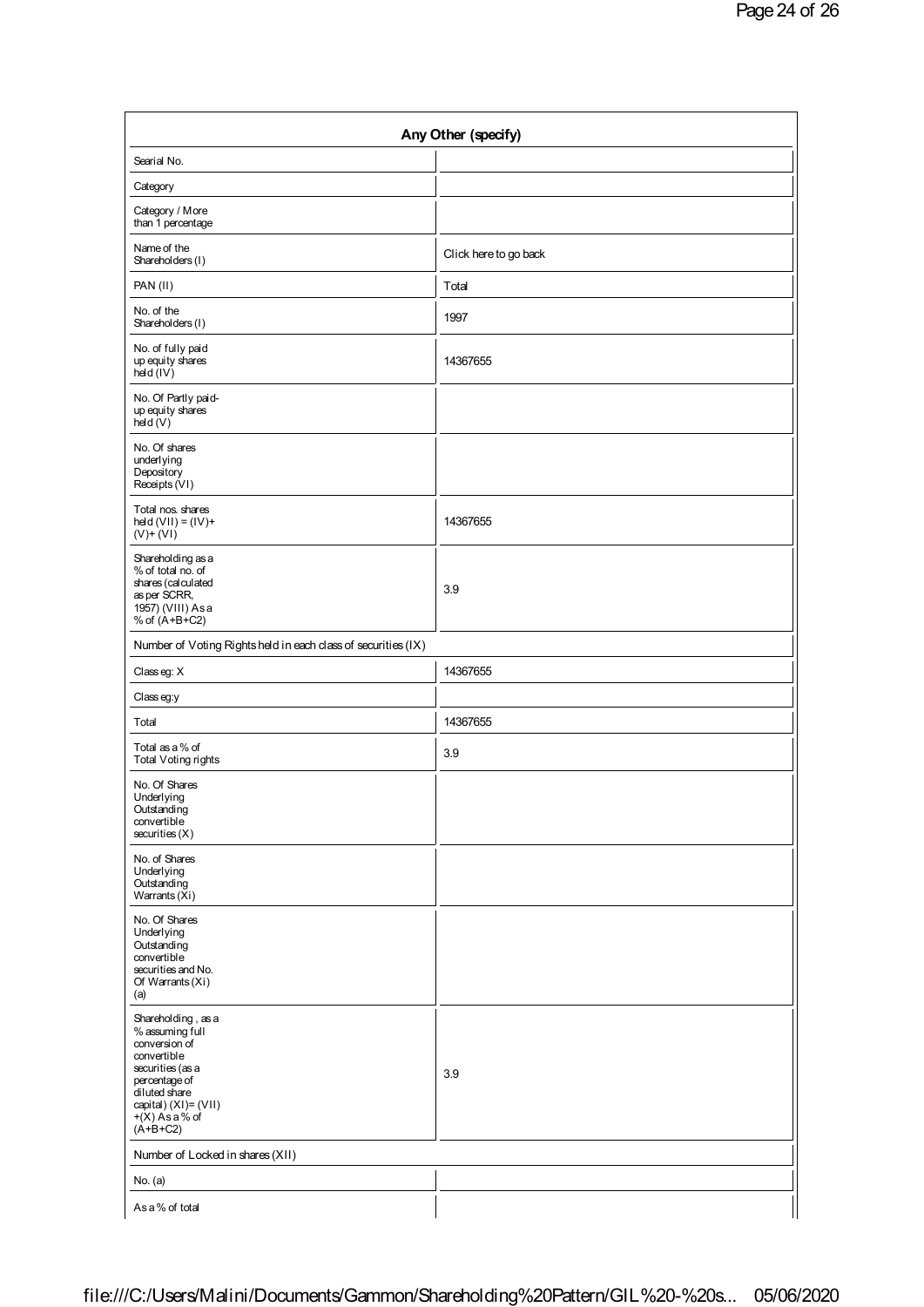| Shares held (b)                                                      |          |
|----------------------------------------------------------------------|----------|
| Number of equity<br>shares held in<br>dematerialized<br>form $(XIV)$ | 13032570 |
| Reason for not providing PAN                                         |          |
| Reason for not<br>providing PAN                                      |          |